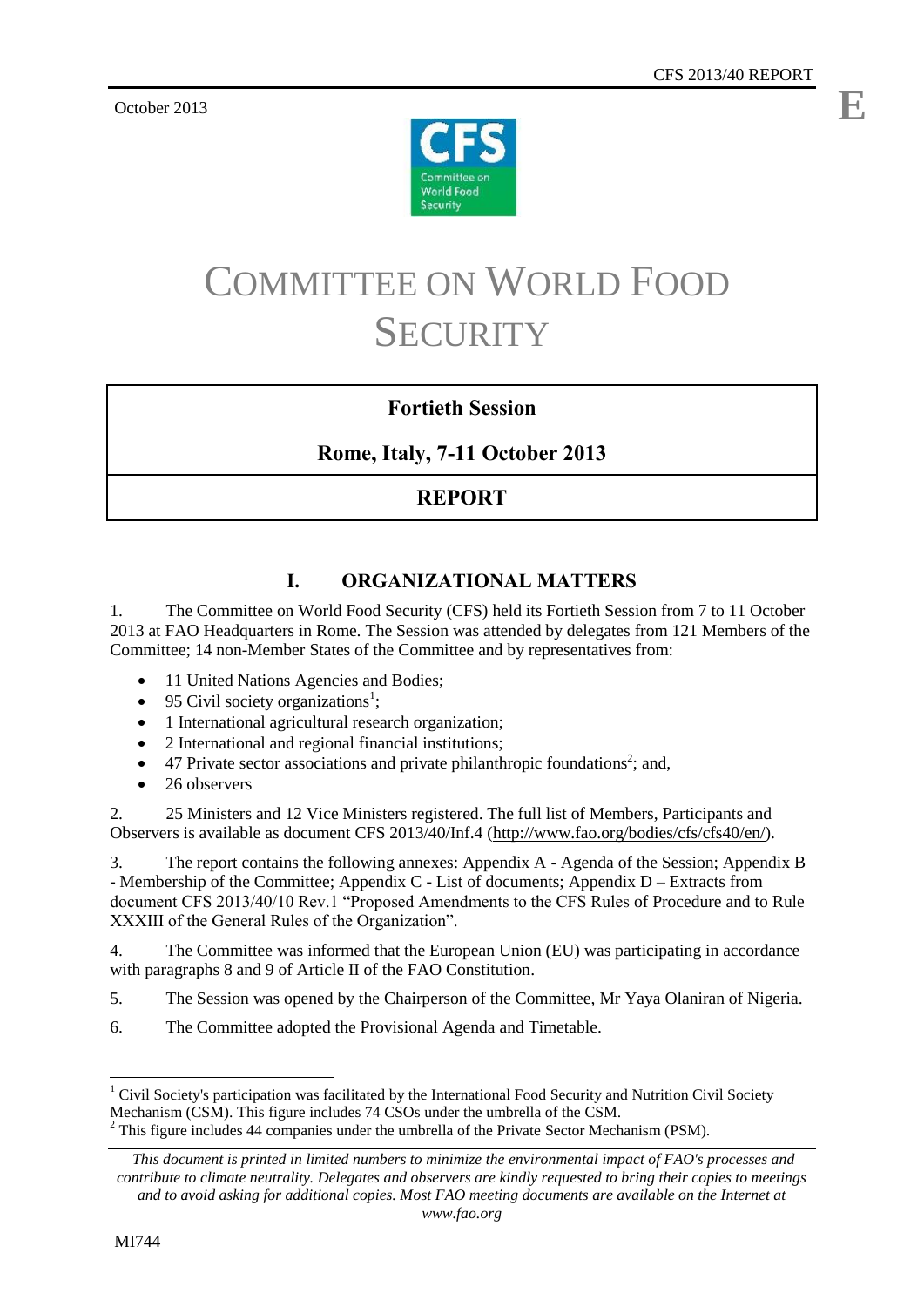7. The Committee appointed a Drafting Committee composed of Afghanistan, Algeria, Austria, Brazil, Canada, Côte d"Ivoire, Dominican Republic, India, Lithuania ( Presidency of the Council of the European Union), New Zealand, Republic of Korea, Sudan, Switzerland under the Chairmanship of Mr Lupiño Lazaro (Philippines).

8. Some countries indicated that due to the late availability of documents in some of the official languages of the United Nations, especially those relative to the roundtables, they had not been able to take part in the discussions in said roundtables.

9. The Committee agreed on the overarching need to receive session documents in all United Nations official languages in a timely manner to enable their review by all delegations and urged all responsible for their preparation to ensure that deadlines are duly met.

# **II. SETTING THE STAGE FOR CFS 40**

10. Opening statements were delivered by Mr José Graziano da Silva, Director-General, Food and Agriculture Organization of the United Nations (FAO); Mr Kanayo F. Nwanze, President, International Fund for Agricultural Development (IFAD); Ms Ertharin Cousin, Executive Director, the United Nations World Food Programme (WFP); Mr David Nabarro, Special Representative of the UN Secretary-General on Food Security and Nutrition (on behalf of the UN Secretary-General); Prof. M.S. Swaminathan, Chairperson of the Steering Committee of the High Level Panel of Experts on Food Security and Nutrition (HLPE). The statements are available as CFS information documents at [http://www.fao.org/bodies/cfs/cfs40/.](http://www.fao.org/bodies/cfs/cfs40/)

## **III. THE STATE OF FOOD INSECURITY IN THE WORLD 2013 (SOFI)**

11. The Committee considered a presentation of the State of Food Insecurity in the World 2013 (SOFI), entitled "The multiple dimensions of food security", delivered by Mr Pietro Gennari, Director, Statistics Division (ESS) and SOFI Coordinator, FAO, with contributions from the co-authors Mr Thomas Elhaut, Director, Statistics and Studies for Development Division (SSD), IFAD and Ms Joyce Luma, Chief, Food Security Analysis Service, WFP.

12. The Committee was presented with some of the findings of SOFI 2013 report, namely:

- i) 842 million people around one in eight people in the world are estimated to be suffering from chronic hunger in 2011–13. This figure is lower than the 868 million reported with reference to 2010-2012;
- ii) developing regions as a whole have registered significant progress towards the MUG 1 hunger target;
- iii) despite overall progress, marked differences across regions persist;
- iv) growth can raise incomes and reduce hunger, but higher economic growth may not reach everyone;
- v) food security is a complex condition. Its dimensions availability, access, utilization and stability – are better understood when presented through a suite of indicators;
- vi) undernourishment and undernutrition coexist in many countries. However, in some countries, undernutrition rates are considerably higher than the prevalence of undernourishment;
- vii) long-term commitment to mainstreaming food security and nutrition in public policies and programmes is key to hunger reduction;
- viii) policies aimed at enhancing agricultural productivity, especially for smallholders, combined with social protection policies and programmes, can achieve hunger reduction even where poverty is widespread;
- ix) remittances, which have globally become three times larger than official development assistance, have had significant impacts on poverty and food security.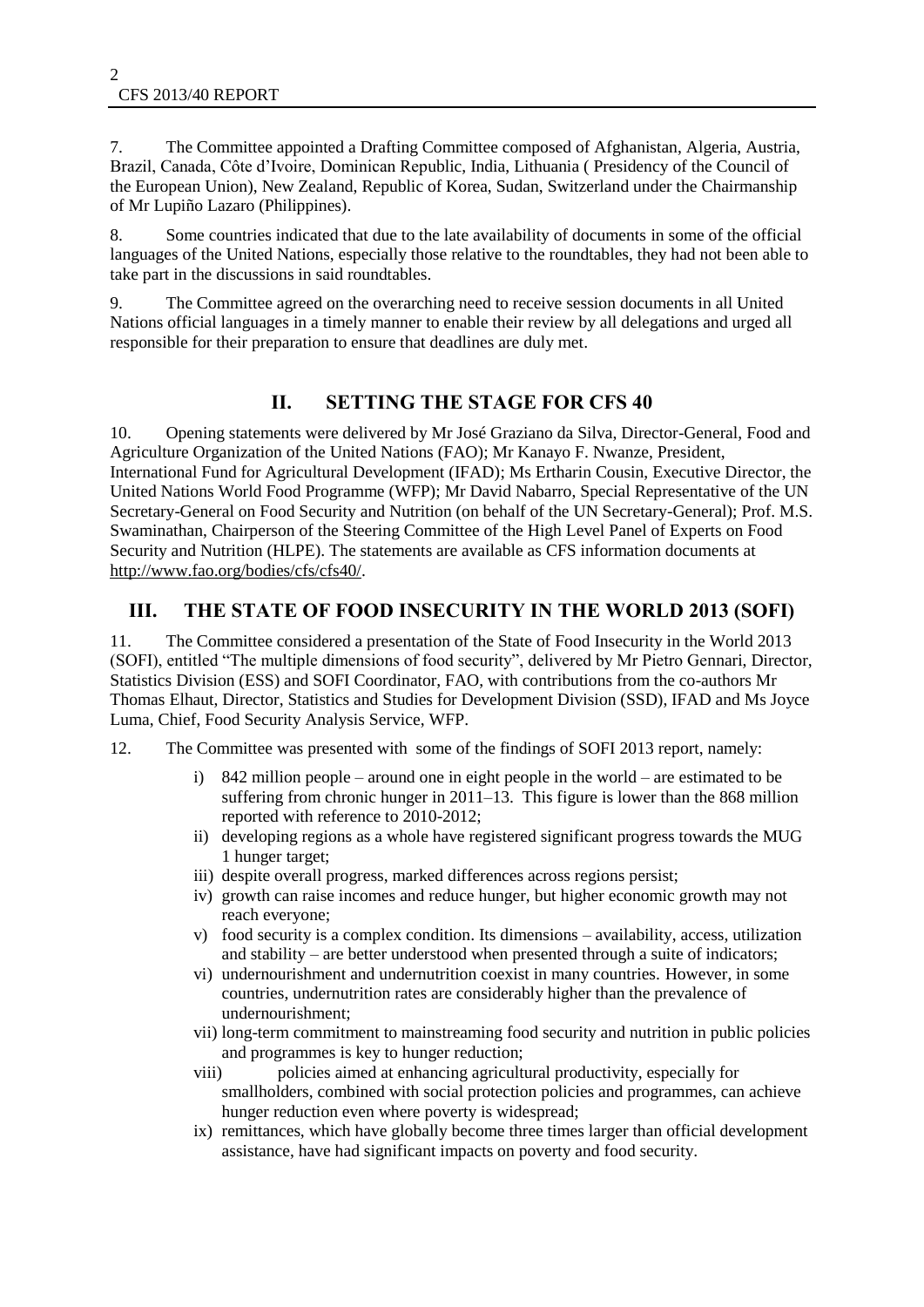# **IV. POLICY CONVERGENCE**

#### **A. ROUNDTABLE: BIOFUELS AND FOOD SECURITY**

13. Mr Mafizur Rahman (Bangladesh), Rapporteur for the Policy Roundtable on "Biofuels and Food Security" presented the topic and the proposed set of recommendations.

#### 14. The Committee:

- a) Welcomed the work of the High Level Panel of Experts (HLPE) on Biofuels and Food Security and the relevant report;
- b) Recalled the outcomes of the Committee"s deliberations on "Food Price Volatility" in October 2011, in particular CFS 37 Final report paragraph 50 i);
- c) Highlighted that energy and food security are linked and acknowledged the challenge of achieving both food security and energy security, considering the four dimensions of food security (availability, access, stability and utilization);
- d) Took note of the various drivers of biofuel development including energy security, climate change mitigation, export markets development, and rural development;
- e) Recognised that biofuel development encompasses both opportunities and risks in economic, social and environmental aspects, depending on context and practices;
- f) Underscored that food security and the progressive realization of the right to adequate food in the context of national food security should be priority concerns for all the relevant stakeholders in biofuel development, which should not compromise food security, and should especially consider women and smallholders due to their high level of importance in achieving food security, while considering varied national contexts;
- g) Acknowledged that:
	- i) The links between biofuels and food security are multiple and complex and can occur in different ways at different geographic levels (local, national, regional, global) and time scales. Therefore, their assessment should be multi-faceted and contextualised, and an integrated, evidence-based, gender-sensitive and environmentally-sound approach is required in biofuel policy-making and investments;
	- ii) Production and consumption of biofuels, amongst many other factors, influence international agricultural commodity prices. The interaction between biofuels, food prices and supply responses is dynamic and complex, and requires a distinction between short-term and long-term impacts;
	- iii) In some cases, current biofuel production creates competition between biofuel crops and food crops. Significant guidance exists and is further needed to ensure that biofuels policies are coherent with food security to minimize the risks and maximize the opportunities of biofuels in relation to food security. This includes, the CFS Global Strategic Framework for Food Security and Nutrition (GSF); the Voluntary Guidelines on Responsible Governance of Tenure of Land, Fisheries and Forests in the Context of National Food Security (VGGT); the Voluntary Guidelines for the Progressive Realization of the Right to Adequate Food in the Context of National Food Security (RtF); The Global Bioenergy Partnership (GBEP) Sustainability Indicators for Bioenergy and FAO Bioenergy and Food Security (BEFS) Approach.
- h) Stressed the importance of concerted international and national actions to encourage that biofuel development and policies are in line with the objective to eradicate hunger, food insecurity and malnutrition, and contribute to sustainable rural development, including respecting legitimate land tenure rights, and poverty reduction, bearing in mind varied national contexts.

15. Encouraged governments to seek coordination of their respective food security and energy security strategies, giving due consideration to the sustainable management of natural resources.

16. Recommended the following action points, their development and implementation, by the appropriate stakeholders.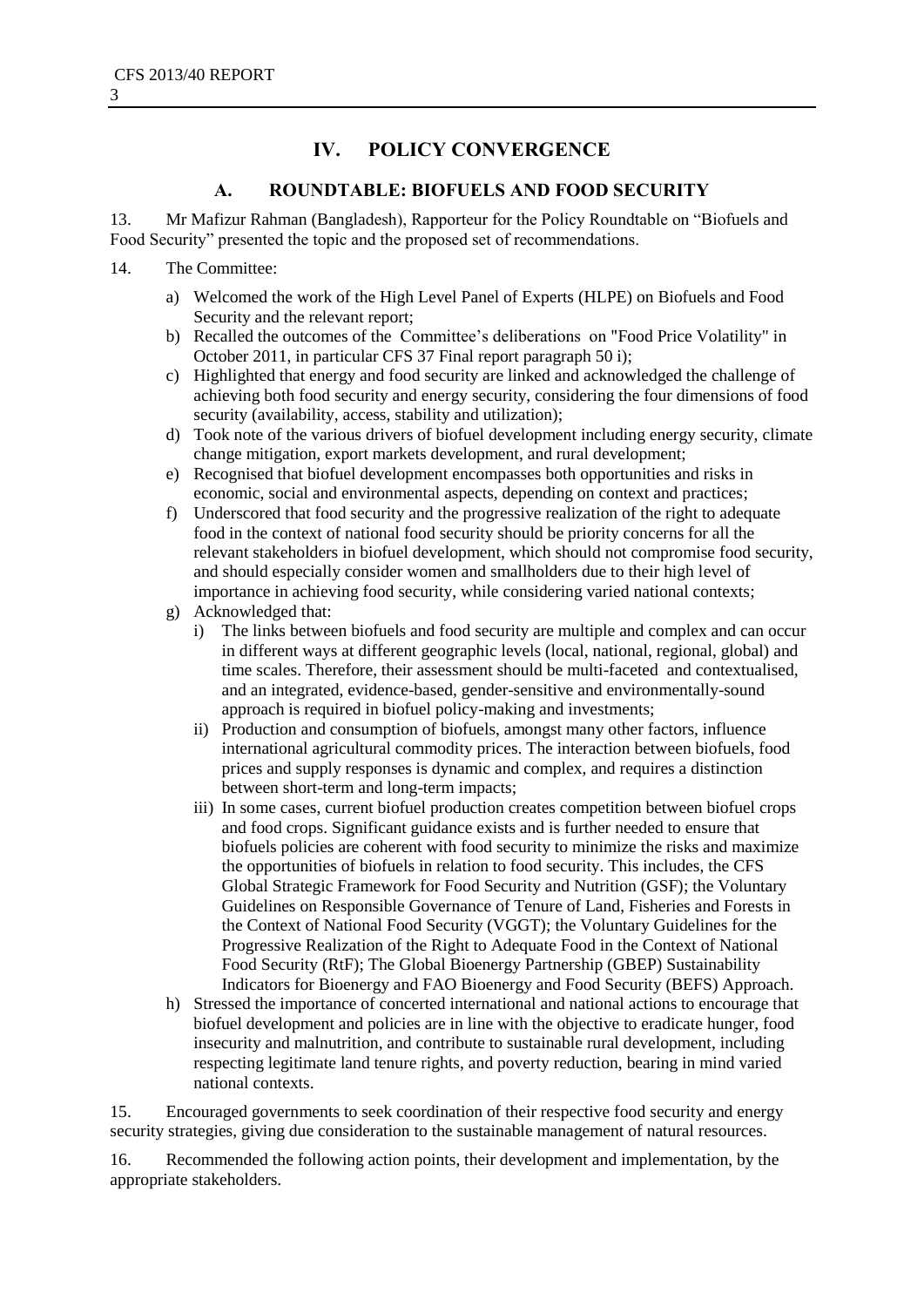#### *Actions towards enhanced policy coherence for food security and biofuels*

17. Governments, FAO, Agricultural Market Information System (AMIS), GBEP, International Food Policy Research Institute (IFPRI) and other international organizations are encouraged to regularly share with CFS the results of their work on biofuels-food security linkages.

18. Governments, FAO, and all other relevant stakeholders are encouraged to promote and facilitate exchange of information and cooperation on biofuels and food security links. This includes analysis, assessments and projections as well as providing transparent information on assumptions, methods, tools and gender-disaggregated data.

19. Governments and other stakeholders are encouraged to implement policies and investments for the production of biofuels and food in accordance with national development strategies and multilateral agreements applicable to food security. Special attention should also be given to the situation of vulnerable groups and small scale food producers.

20. Governments and other appropriate stakeholders are encouraged to review biofuels policies where applicable and if necessary - according to balanced science-based assessments of the opportunities and risks they may present for food security, and so that biofuels can be produced according to the three pillars of sustainable development.

21. FAO is invited to inform CFS of the progress made in building capacities in member states with respect to biofuel policies in coherence with food security and initiatives on biofuel policies at multiple levels. This would be based on existing works and material e.g. the GBEP sustainable bioenergy indicators, the FAO BEFS Approach; as well as the VG GT, which governments and all stakeholders are encouraged to promote, make use of and to support their implementation.

22. FAO, in collaboration with relevant stakeholders and in consultation with member states as appropriate, is invited to propose a programme of work aimed at strengthening the capacity of interested countries and operators to assess their situation with regards to biofuels, taking into account food security concerns at global, regional and national levels, legitimate land tenure rights, to manage the related risks and opportunities, and to monitor impacts. This could take advantage of the GBEP capacity building programme.

#### *Actions to promote Research and Development (R&D) on biofuels and food security*

23. Food security, smallholder and gender concerns should be integrated as appropriate in the design, monitoring and evaluation of R&D on biofuels. R&D is important in improving the efficiency of biofuels regarding both resources and processes, and in exploring new technologies including biofuels of the second and third generations. Research partners are encouraged to devise solutions adapted to the needs of all stakeholders, especially those in least-developed countries and of women and smallholders who are most in need of access to modern energy services.

24. International cooperation (including south-south cooperation), and public sector, and publicprivate partnerships have an important role to play in supporting these research topics. It is important to ensure that lessons learned from these partnerships are reflected in future cooperation.

25. R&D, as appropriate, should strengthen capabilities to adapt biofuel production and processing units so that they can modulate their supply chain between food, feed and energy.

#### *Actions with regard to linkages between energy and food security*

26. Stakeholders are encouraged to support more energy and other resource use efficiency, increased use of sources of renewable energy and improved access to sustainable energy services, including among others in agri-food chains, according to each country"s specificities.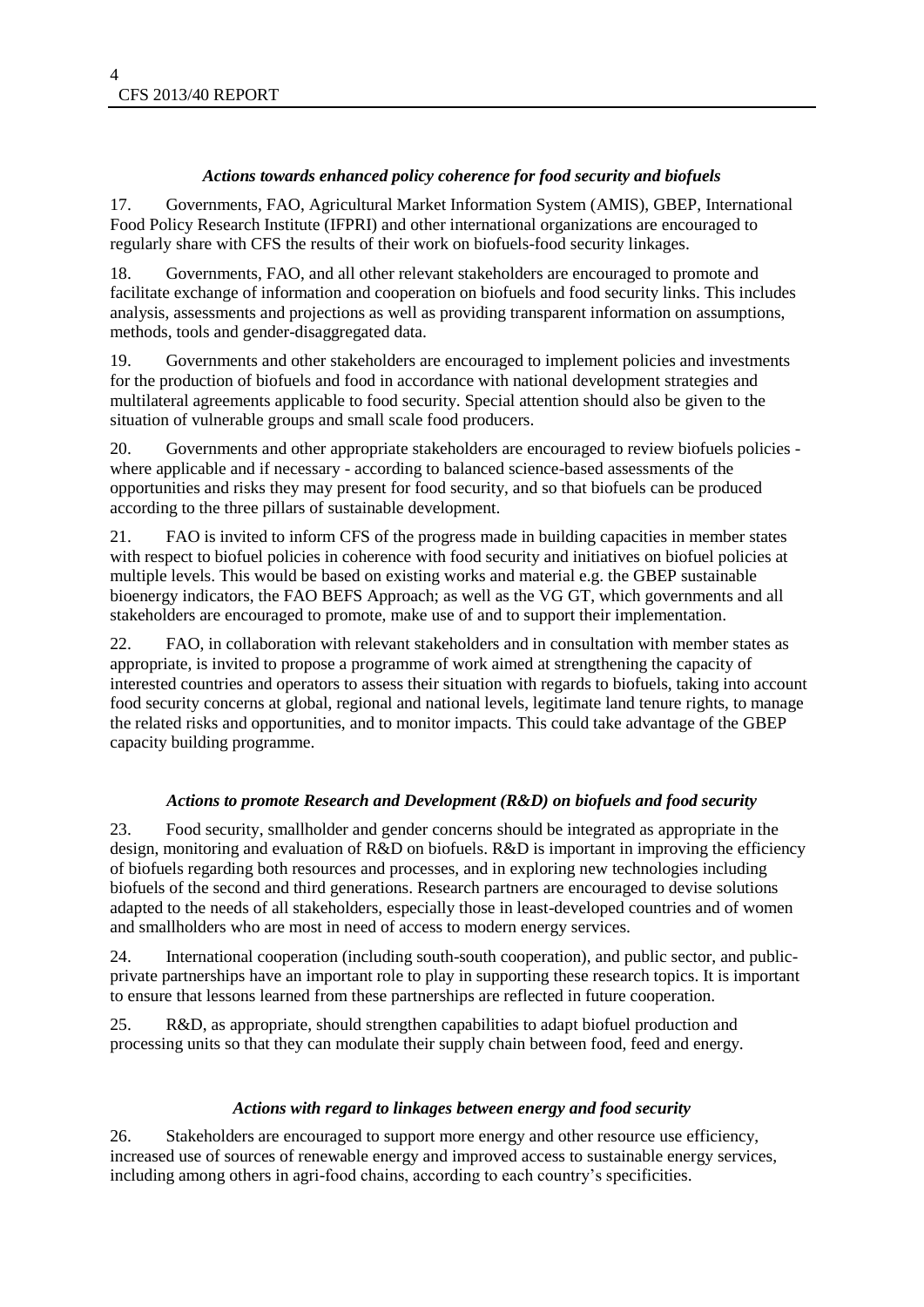27. Governments and operators should support the participation of farmers, in particular smallholders and women, in food-energy security programmes (including on biofuel production and consumption), as appropriate on the basis of fair and equitable conditions.

28. CFS encouraged public and private sectors to support the integration of sustainable biofuel production into agricultural and forestry policies, according to each country"s specificities.

#### **B. INVESTING IN SMALLHOLDER AGRICULTURE FOR FOOD SECURITY AND NUTRITION**

29. Ms Florence Buchholzer (European Union), Rapporteur for the Policy Roundtable on "Investing in Smallholder Agriculture for Food Security and Nutrition" presented the topic and the proposed set of recommendations.

- 30. The Committee:
	- a) Welcomed the work of the High Level Panel of Experts (HLPE) on "Investing in Smallholder Agriculture for Food Security" and the relevant report, and acknowledged its findings as an important contribution to the CFS recommendations.
	- b) Recalled the report on the Committee's deliberations on 'How to increase food security and smallholder-sensitive investment in agriculture' during its  $37<sup>th</sup>$  session in October 2011, particularly the acknowledgement that smallholder farmers, many of whom are women, play a central role for food security locally and worldwide. They are the main investors in their own agriculture. Smallholder agriculture contributes to a range of other benefits such as helping to maintain employment, reduce poverty, and enhance the sustainable management of natural resources.
	- c) In order to address constraints on investment in smallholder agriculture in general, with special attention to those faced by women and youth, and thereby improve food security and nutrition, the CFS encouraged governments, together with smallholder organizations and other national and international stakeholders (civil society, local organisations, private sector, research institutions and international development partners), to:

#### *Enable national policies, governance and their evidence base:*

31. Build or further develop a country-owned vision for smallholder agriculture, in the context of broad-based national, and agricultural development, that positions smallholder agriculture firmly within integrated policies and strategies, that includes connecting smallholders to markets, that is articulated together with all national stakeholders, especially smallholder farmers, of whom women represent a majority in many countries, their organisations and their representatives, in the context of sustainable development and transparent rights-based processes and guidelines.

32. Guided by this vision and the Voluntary Guidelines on the Progressive Realization of the Right to Adequate Food in the Context of National Food Security, consider revisiting agricultural, urban and rural sector policies, strategies and budgets, with particular attention to enabling smallholder access - especially for women - to productive assets, local, national and regional markets, appropriate training, research, technology and farm support services.

33. Support the review, financing and implementation of smallholder inclusive, gender-sensitive, multi-sectoral, policies and strategies linked to sustainable agricultural development, with a particular supporting role by international development partners and especially IFAD, FAO and WFP, the World Bank, bilateral funding agencies and regional development banks.

34. Mainstream gender equality and women"s empowerment within the country-led vision and strategy for agricultural development. In addition, encourage gender specific support services in view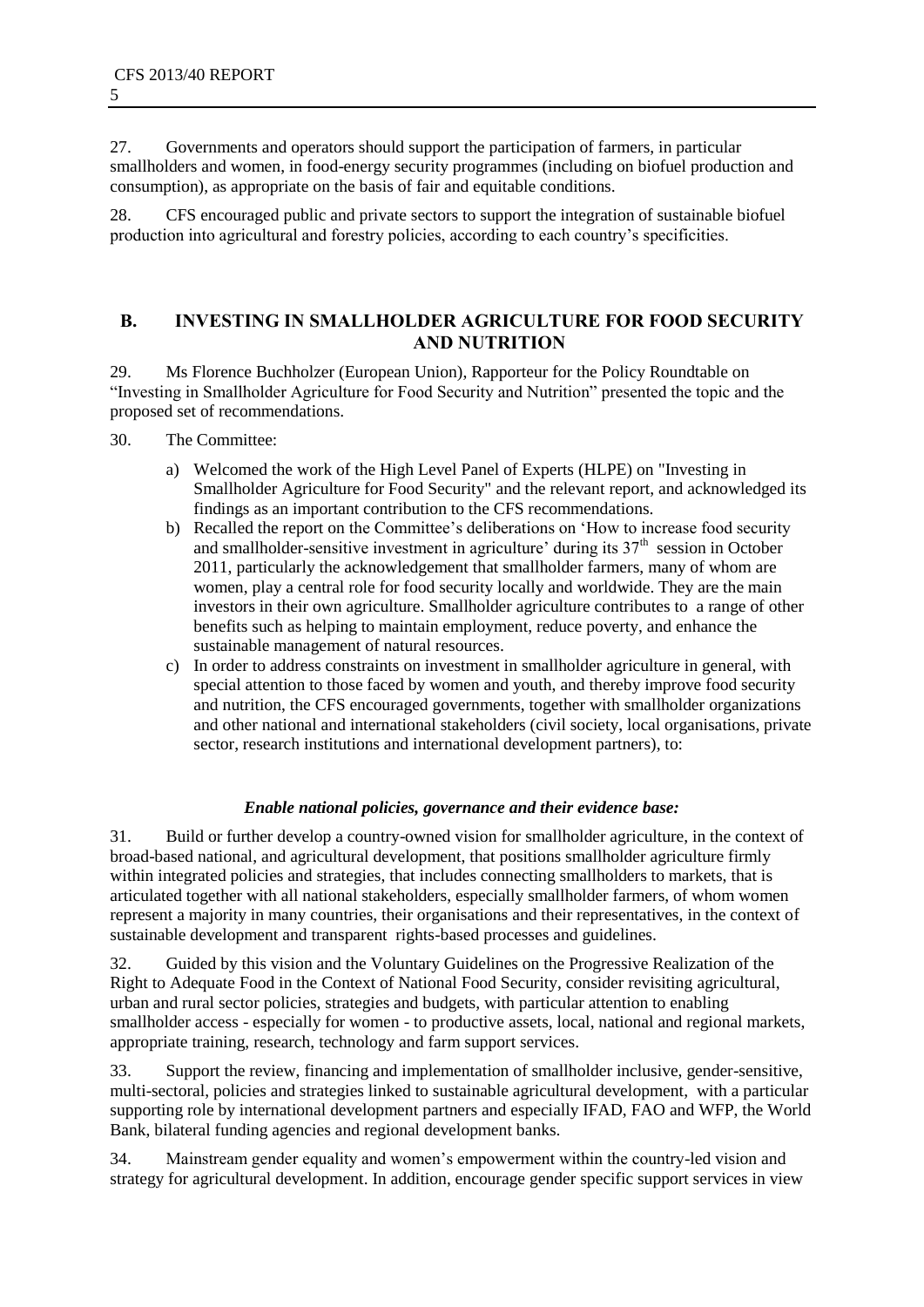of the critical role of women and to address the specific needs and constraints faced by both women and men smallholder farmers.

35. Address constraints to engaging young women and men in smallholder agriculture, as well as in related non-farm rural sectors, through targeted policy interventions. These include strengthening and ensuring equal access to education and training systems.

36. Explore geographically inclusive territorial development as an approach to effectively coordinate cross-sectoral public and private investments, in particular in smallholder agriculture as well as in the non-farm economy.

37. Improve governance for agriculture and rural development through a coordinated multisectoral approach, with particular focus on smallholder agriculture, ensuring adequate participation of all relevant organisations, especially those representing smallholder farmers. This involves developing context-specific solutions for smallholder-sensitive public and private investments. Consider experiences such as the Comprehensive African Agricultural Development Programme (CAADP), the Global Agriculture and Food Security Programme (GAFSP) and others.

38. Build inclusive participatory processes that engage smallholders, women, youth, private sector, and other relevant organizations. Promote legal recognition and respect of the rights of smallholder farmers - including the right to organize democratically and to have voice in policy debates, with gender- and age-balanced representation - and the need for farmers' organizations to be strengthened to achieve this.

39. Improve information management (the collection, transparency, communication and access to data, including sex-disaggregated data). Step-up evidence-based analyses to document the state of smallholder agriculture; its diverse typologies, its incentives and constraints, its evolution and its contributions to various outcomes in particular to food security and nutrition.

#### *Promote access to assets, public goods, social services, research and extension and technology*

#### *Access to assets*

40. Note farmers' and breeders' contribution to conserving and developing plant genetic resources for food and agriculture. Promote smallholders'- particularly women farmers'- ability to access, breed, produce, conserve, purchase, exchange, sell and use the seeds they need, including local, indigenous and modern varieties. Strengthen information and knowledge sharing related to practical on-farm implementation and foster local innovation. Support *in situ* and *ex situ* conservation and development of agricultural biodiversity by smallholders together with research and extension systems, in line with sustainable agricultural development and good practices, including through agro-ecological approaches and sustainable intensification. All the above-mentioned measures of this paragraph have to be in accordance with applicable national and international law.

41. Strongly promote responsible governance of land and natural resources with emphasis on securing access and tenure for smallholders, particularly women, in accordance with the Voluntary Guidelines on Responsible Governance of Tenure of Land, Fisheries and Forests in the Context of National Food Security as well as other country-led measures with similar objectives. Solutions need to be country and context specific and consistent with existing obligations under national and international law. A related need is to strengthen local institutions dealing with regulation of such access and use of natural resources, particularly by smallholders and women.

#### *Access to public goods, social services, research, extension and technology*

42. Prioritize public investment and encourage private investment, specifically in support of smallholders' own investments, in, among others; water management, sustainable management of genetic resources for food and agriculture, soil conservation, forests, transport and infrastructure such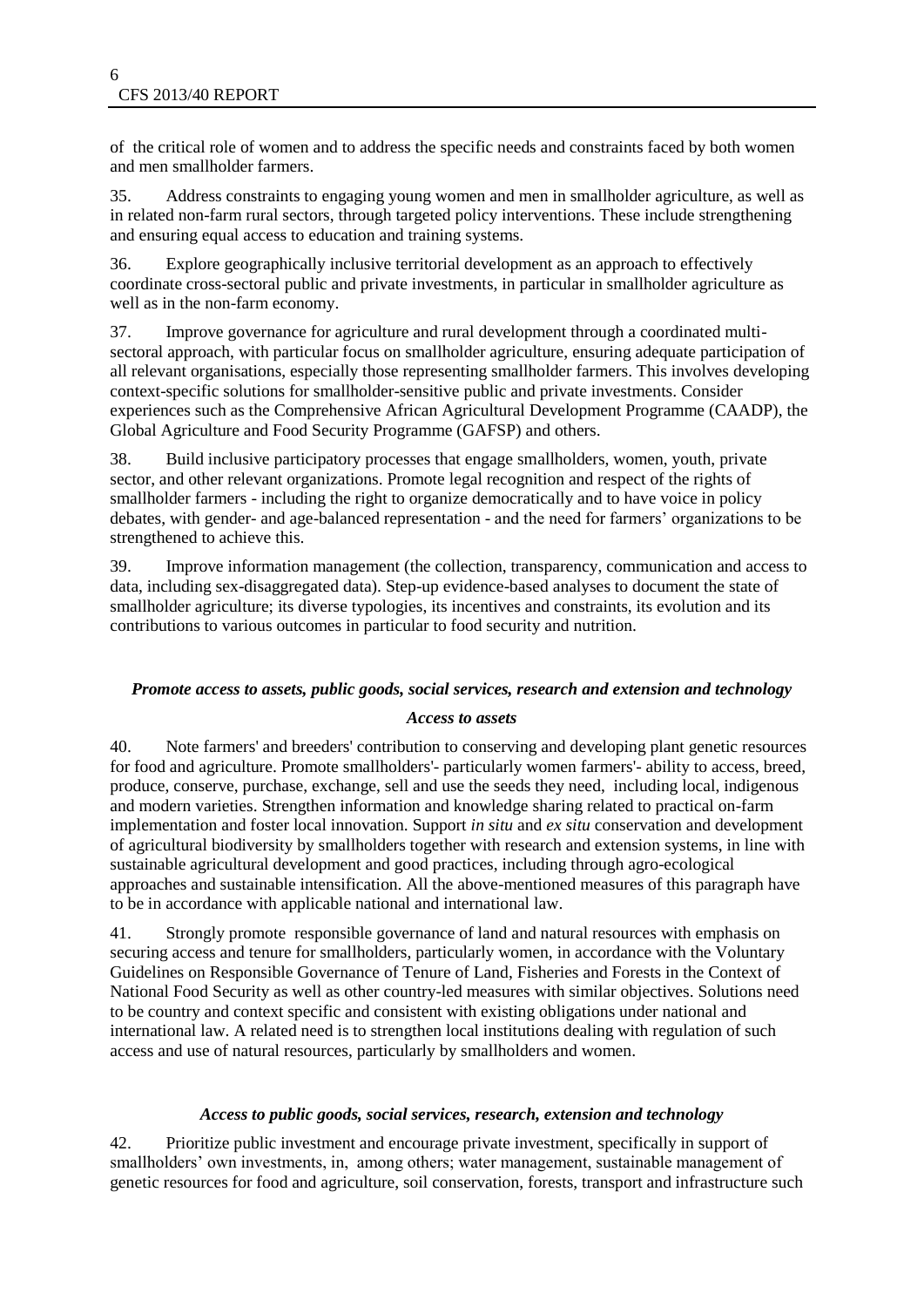as feeder roads, energy, post-harvest handling infrastructure, rural electrification and telecommunication grids.

43. Provide gender-sensitive public investment, and encourage private investments, in health-care, child care, nutrition, education and capacity development, social protection, water and sanitation, to enhance food security and nutrition, and reduce smallholder poverty.

44. Strengthen participatory research, extension and farming service systems, particularly those that respond to the specific needs of smallholders and women farmers, to increase their productivity, diversify their production, and enhance its nutritional value and build their resilience, including with respect to climate change, according to the tenets of sustainable development. The approach is ideally that of combining farmers" and indigenous people"s traditional knowledge with the findings of scientific research, as appropriate.

45. Promote access to available technologies that help improve the quality of smallholders' production. Take into consideration the specific constraints of smallholders in relation to sanitary and phyto-sanitary regulations and enable their access to the programs and supplies needed for compliance.

#### *Enable investment, access to markets, productive services and resources*

46. *Promote investment of and for smallholders***.** Improve policies, markets and institutions to foster economic opportunities for smallholders. Mitigate excessive price volatility and nontransferable smallholder risks using public policy instruments in accordance with international commitments. Develop and/or improve value chains and enable smallholders to be full participants in the value chains of their choice. Ensure legal and fair business practices amongst all parties and increase the negotiating capacity of smallholders. This calls for continued development of policy measures and technical guidelines and tools, including for contract farming and public–private partnerships, in consultation with smallholder organisations, the expertise of relevant UN organizations and other centres of expertise.

47. *Access to markets***.** Support, in accordance with international commitments, the development of, and access to, markets, distribution and marketing systems and mechanisms that are remunerative for smallholders and rural economies. Recognise the importance of non-monetary exchanges of products and services, the importance of local food systems for smallholders including their potential for supplying school and institutional feeding programmes. Create appropriate linkages and engage smallholder farmers, men and women, along value-chains, especially in local, national and regional markets. Enable and stimulate cooperation between smallholders, for instance, via cooperatives or other approaches for market organisation that benefit smallholders in accordance with international commitments.

48. *Financial services*. Improve regulatory conditions and financial infrastructure to strengthen smallholder access to a full range of financial services adapted to their needs, with attention to the particular challenges faced by women and youth in this regard. Relevant financial services include safe deposits, monetary transactions and remittances, mobile financial services, sustainable micro, short and long-term credit, public insurance schemes (including indexed insurance), commodity exchange and warehouse receipt systems. Reduce financial risks, lower transaction costs and facilitate long-term investments, – such as for field operations equipment, food processing and other valueadding activities on smallholder farms. As appropriate, relax liquidity constraints on working capital expenditures (e.g. fertilizers, seeds) as well as on medium- and long-term investments while avoid worsening smallholder farmers' debt burden. Support such measures by appropriately designed, welltargeted fiscal measures. All the above mentioned measures of this paragraph should be implemented in accordance with international commitments.

49. *Investing beyond the farm.* Promote public investment and encourage private investment to develop a decentralised, rural, non-farm economy to support smallholders' access to alternative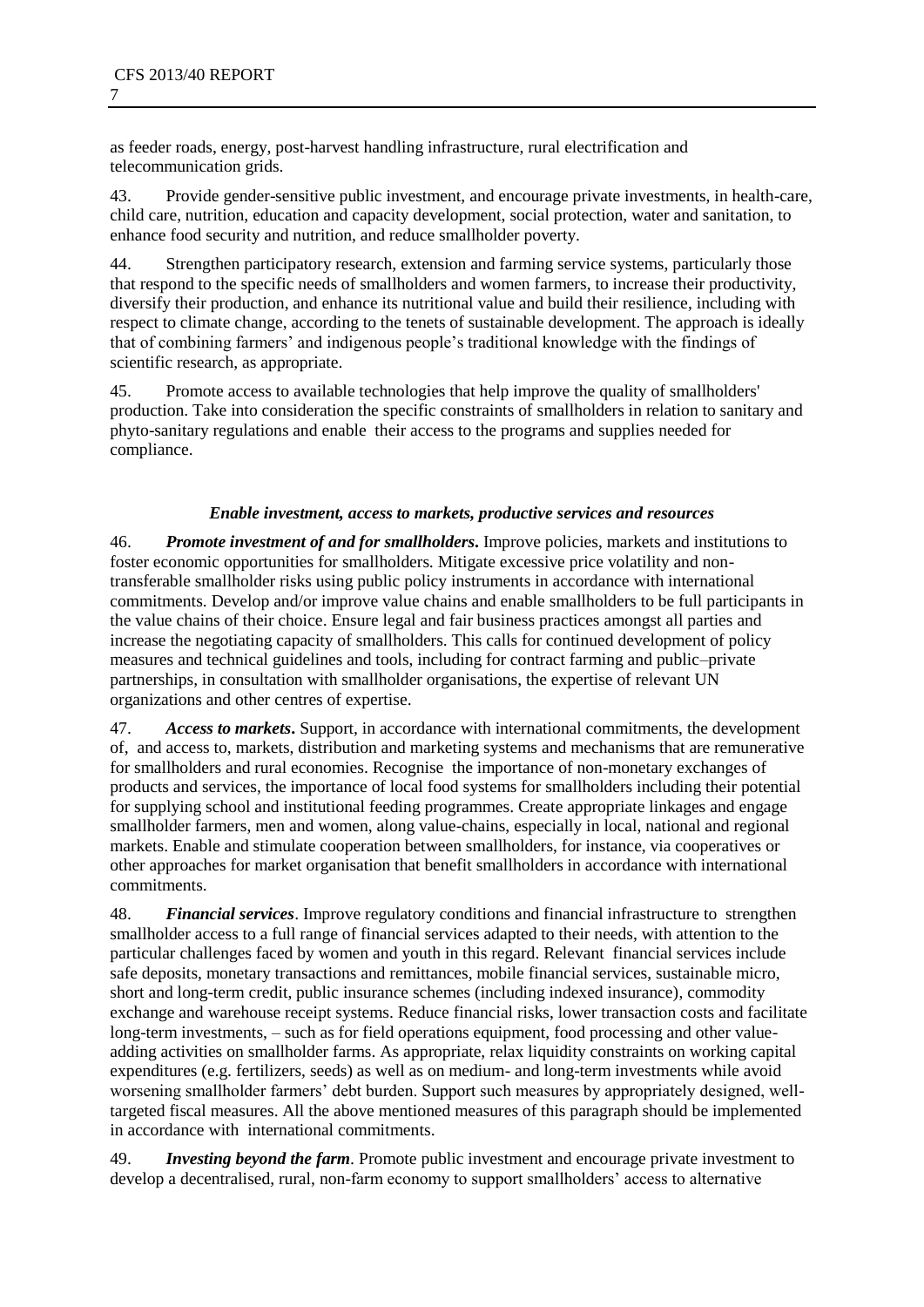sources of income, thereby further consolidating the farming economy and contributing to improved food security and nutrition. This encompasses investment in capacity building and entrepreneurship development, where appropriate and particularly targeting young women and men, for employment in a modernized agriculture as well as in other related activities and labour markets. It also requires promoting investment for new business development.

#### *Furthermore the Committee:*

50. Encouraged stakeholders to share their experiences in using these recommendations in their national context at the High Level Forum on "Connecting Smallholders to Market", planned in the Multi-Year Programme of Work (MYPoW) for 2015. In general, encouraged promoting international cooperation and sharing of experience in smallholder development across the world, with strong engagement and leadership of smallholder organizations.

51. Invited its members and stakeholders to disseminate the findings of the HLPE Report and the present recommendations to relevant fora and processes such as: the implementation of the Voluntary Guidelines on Responsible Governance of Tenure of Land, Fisheries and Forests in the Context of National Food Security and the principles for responsible agricultural investments (rai); the 2014 International Year of Family Farming, the Right-to-Food plus 10, the post-2015 development agenda.

# **V. CFS WORKSTREAMS**

#### **A. PRINCIPLES FOR RESPONSIBLE AGRICULTURAL INVESTMENTS (rai)**

52. Ms Christina Blank (Switzerland), Chair of the Open-Ended Working Group (OEWG) on responsible agricultural investments, introduced document CFS 2013/40/6 "Update on the Consultative Process to Develop Principles for responsible agricultural investments in the Context of Food Security and Nutrition".

53. The Committee took note of the update provided in document CFS/2013/40/6 and endorses the proposed schedule for the way forward as outlined in paragraph 6.

#### **B. ADDRESSING FOOD INSECURITY IN PROTRACTED CRISES SITUATIONS**

54. Ms Josephine Wangari Gaita (Kenya), Co-chair of the Open-Ended Working Group (OEWG) on Addressing Food Insecurity in Protracted Crises introduced document CFS 2013/40/7 "Update on the Consultative Process to Develop an Agenda for Action for Addressing Food Insecurity in Protracted Crises Situations".

- 55. The Committee:
	- a) expressed satisfaction with the progress made to date in the elaboration of an Agenda for Action for Addressing Food Insecurity in Protracted Crises;
	- b) appreciated the on-going efforts in addressing the three immediate actions identified as priority areas of work supporting the development of an Agenda for Action;
	- c) took note of the update provided in document CFS/2013/40/7 and endorsed the schedule proposed for the way forward outlined in paragraph 15.

#### **C. GLOBAL STRATEGIC FRAMEWORK FOR FOOD SECURITY AND NUTRITION**

56. The Chair of the Open-Ended Working Group (OEWG) on the Global Strategic Framework for Food Security and Nutrition (GSF), Ms Candice Sakamoto Vianna (Brazil), introduced the documents CFS 2013/40/5 "Process for Updating the Global Strategic Framework for Food Security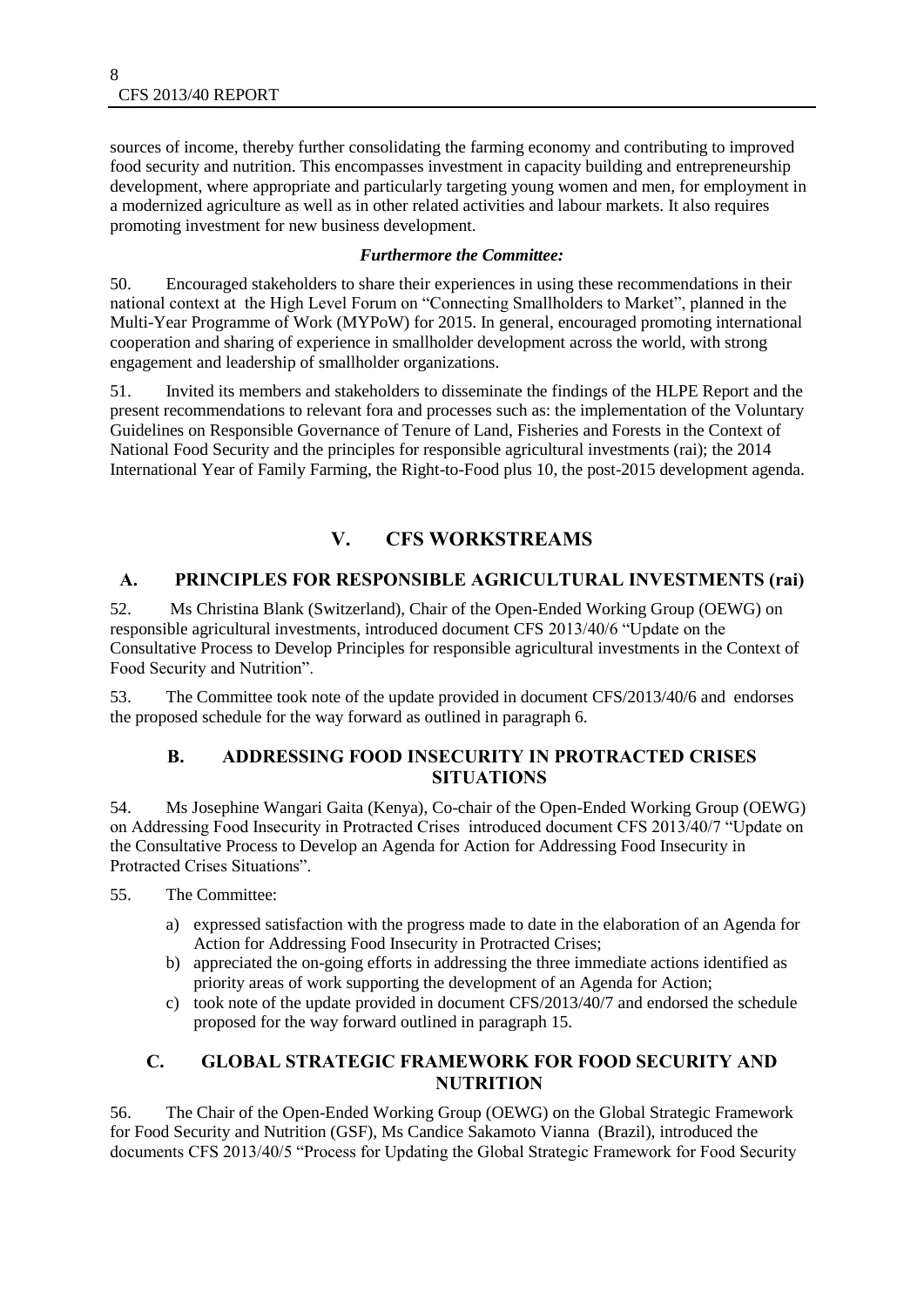and Nutrition (GSF)" and CFS 2013/40/5 Add.1. "Global Strategic Framework for Food Security and Nutrition (GSF) – Second Version 2013".

57. The Committee reiterated that the main added value of the GSF is to provide an overarching framework to improve policy convergence and coordination and guide synchronized action by a wide range of stakeholders with practical guidance and core recommendations on food security and nutrition issues.

- 58. The Committee:
	- a) endorsed the process for updating the GSF as outlined in document CFS 2013/40/5 Rev.1;
	- b) endorsed the Second Version of the GSF (2013) that includes the policy recommendations for Social Protection for Food Security and Nutrition and Food Security and Climate Change that were endorsed at CFS 39 in 2012 and encouraged all stakeholders to promote and make use of the Second Version of the GSF (2013) acknowledging its voluntary nature;
	- c) agreed that the statistical figures included in Section 1 of the GSF should be updated annually to be in line with those of the SOFI reports.

## **D. RULES OF PROCEDURE**

59. The Chair of the Working Group on CFS Rules of Procedure, Mr Guo Handi (China) introduced the document CFS 2013/40/10 "Proposed Amendments to the CFS Rules of Procedure and to Rule XXXIII of the General Rules of the Organization and Outcomes of the Work of the CFS Rules of Procedure Working Group".

60. The Committee expressed its appreciation for the work of the Working Group on CFS Rules of Procedure;

- 61. The Committee:
	- a) endorsed the terms of reference, revised qualifications and selection procedure for the new CFS Secretary;
	- b) endorsed the modalities and requirements for inclusion in the CFS Secretariat, through secondment of staff of other UN entities directly concerned with food security and nutrition;
	- c) requested FAO, IFAD and WFP to proceed with the process of recruitment of the CFS Secretary as soon as possible.

62. The terms of reference, revised qualifications and selection procedure for the new CFS Secretary and the modalities for inclusion in the CFS Secretariat of other UN entities directly concerned with food security and nutrition are found in Appendix D.

- 63. The Committee:
	- a) endorsed the proposed amendment to Rule XXXIII of the General Rules of the Organization (GRO) and requested that the FAO Council, forward these to the Thirty-Ninth Session of the Conference (Rome, 6-13 June 2015) for approval;
	- b) rejected the proposed amendment to Rule IV (Advisory Group) of the CFS Rules of Procedure. The results of the vote were: 21 votes for, 47 against, and 6 abstentions.
- 64. The Committee:
	- a) mandated the Bureau to consider which of the selection criteria for the appointment of Members of the HLPE Steering Committee mentioned in paragraph 43 of the CFS Reform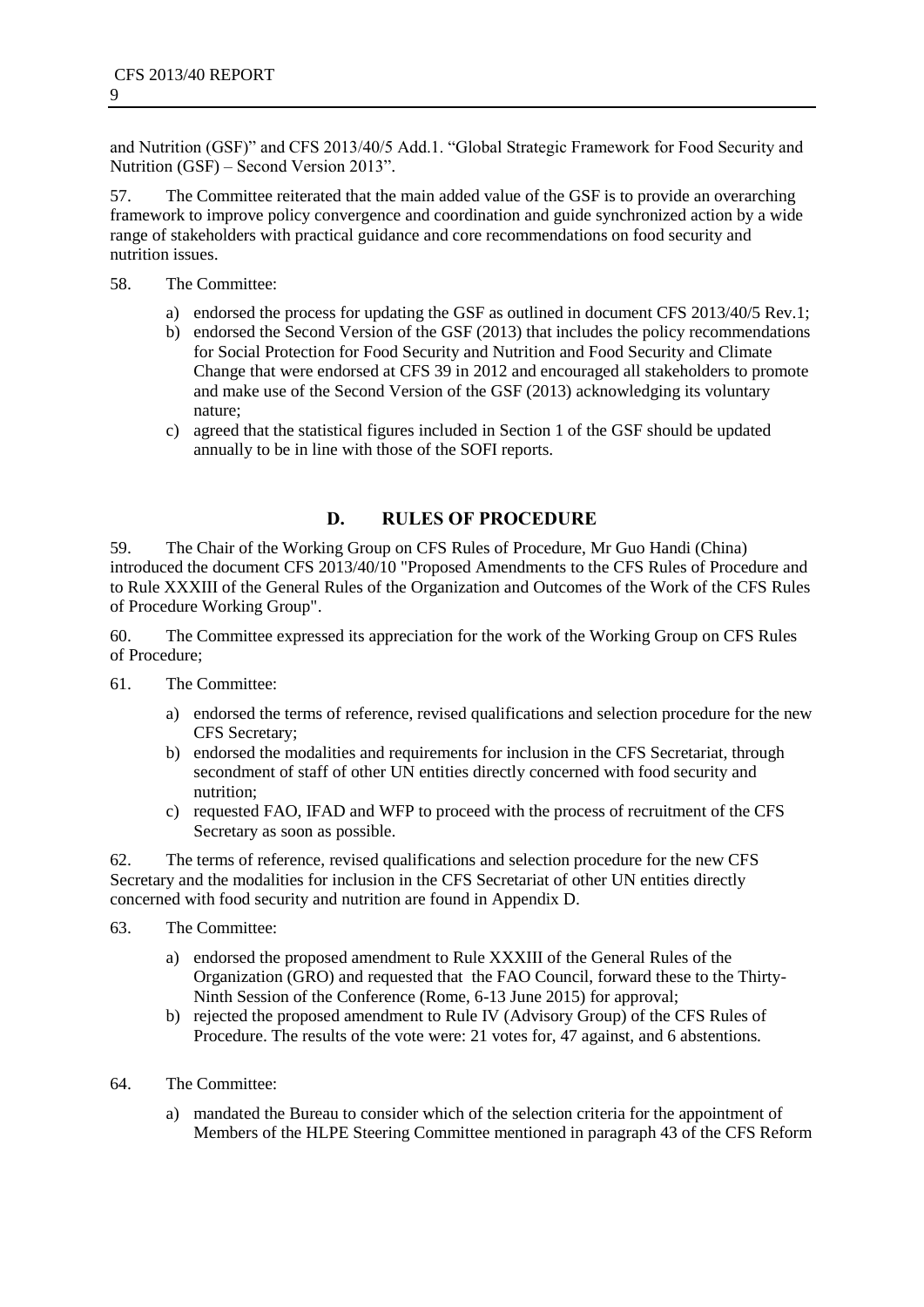Document and paragraph 10 of the Rules and Procedure of the Work of the  $HLPE^3$ , should be included in Rule V of the CFS Rules of Procedure<sup>4</sup> with a view to submitting a proposal to the Committee during its Plenary Session in October 2014;

- b) mandated the Bureau in consultation with the Advisory Group to urgently analyze the role of the Advisory Group, its composition, categories and the selection process for each category in order to strengthen its contribution. The Bureau will submit a proposal to the Committee during its Plenary Session in October 2014;
- c) mandated the Bureau to further clarify the CFS Reform Document regarding the distinction between CFS Participants and Observers with a view to submitting a proposal to the Committee at its next Plenary Session in October 2014.

#### **E. A FRAMEWORK FOR MONITORING CFS DECISIONS**

65. The Chair of the Open-Ended Working Group (OEWG) on Monitoring, Ambassador Mary Mubi (Zimbabwe) introduced the document CFS 2013/40/8 "A Framework for Monitoring CFS Decisions".

- 66. The Committee:
	- a) expressed its appreciation for the work of the OEWG on Monitoring;
	- b) acknowledged document CFS 2013/40/8 as good progress towards a CFS framework for monitoring CFS decisions and recommendations and an important reference for the ongoing work of the group. In particular the Committee;
	- c) underlined the important role of the Committee as a platform for stakeholders to regularly share experiences and practices on monitoring work in strategic areas at all levels (global, regional, national);
	- d) recognised the importance of CFS monitoring process for improving the CFS effectiveness;
	- e) endorsed the proposal for a plan of action to disseminate the CFS decisions in the context of the CFS Communication Strategy;
	- f) endorsed the proposal to focus the CFS monitoring on the Committee's major, strategic and catalytic products;
	- g) endorsed the conduct of periodic assessments of the CFS effectiveness in improving policy frameworks especially at country level and in promoting participation of and coherence among stakeholders on food security and nutrition. Specifically, it recommended carrying out a baseline survey to assess the current situation as the base of assessing progress;
	- h) highlighted the need that CFS monitoring mechanisms should build on existing mechanisms at global, regional and national level;
	- i) requested/recommended that the OEWG on Monitoring continue its work in 2014 and report back to CFS at its  $41<sup>st</sup>$  Session, subject to available resources;
	- j) underlined the need to use monitoring and evaluation to improve the work of CFS and the formulation of future CFS recommendations bearing in mind that they should be simple, precise, concise, actionable, and time-bound.

l

<sup>&</sup>lt;sup>3</sup> [http://www.fao.org/fileadmin/user\\_upload/hlpe/hlpe\\_documents/HLPE\\_-\\_Rules\\_and\\_procedures.pdf](http://www.fao.org/fileadmin/user_upload/hlpe/hlpe_documents/HLPE_-_Rules_and_procedures.pdf)

 $^{4}$  CFS 2013/40/Inf.15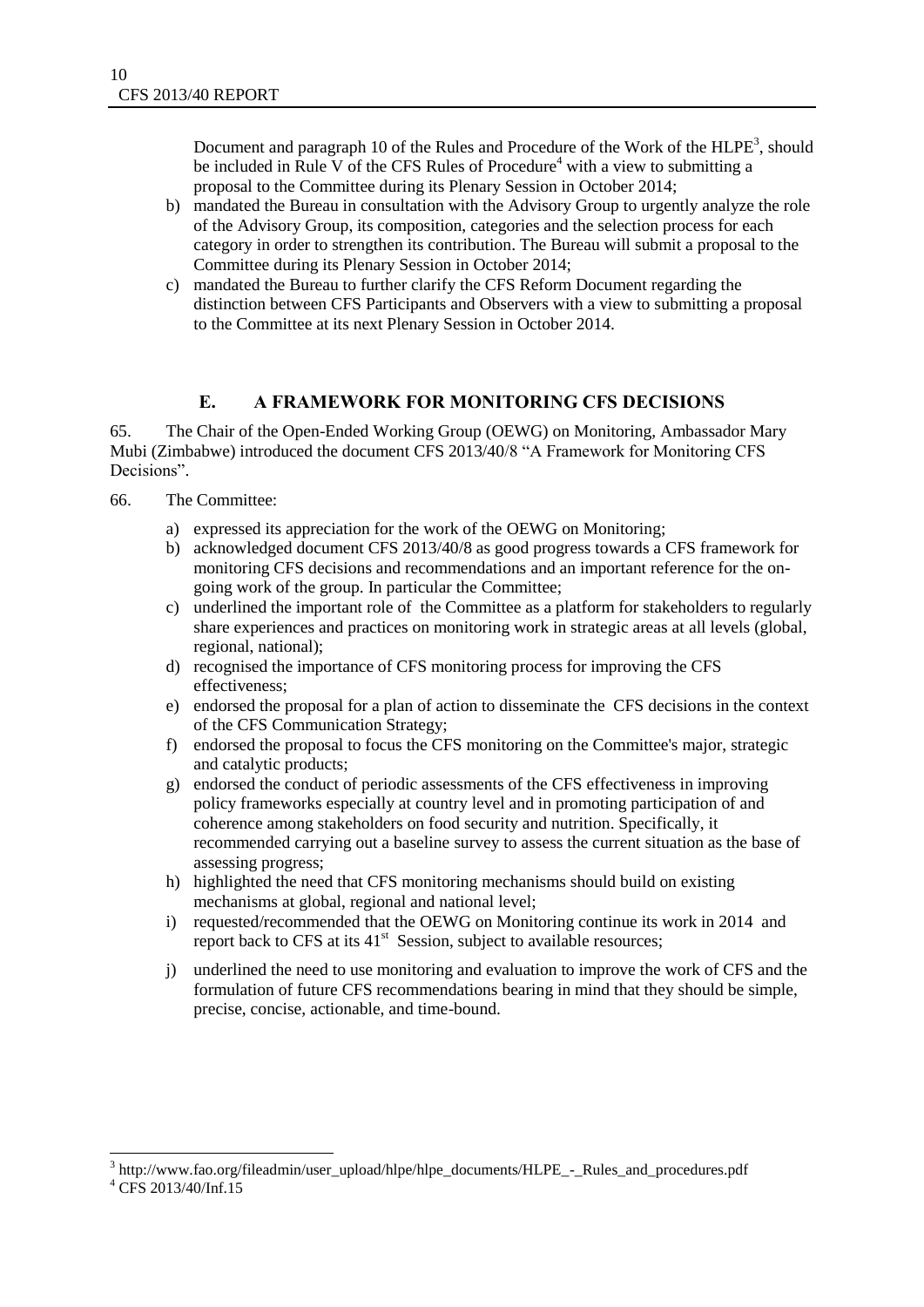#### **F. PROGRAMME OF WORK AND PRIORITIES AND EMERGING ISSUES**

67. The Committee considered document CFS 2013/40/9 Rev.1 "CFS Multi-Year Programme of Work (MYPoW) 2014-2015" as presented by Ms Christine Ton Nu (France), Chair of the Open-Ended Working Group (OEWG) on Programme of Work and Priorities.

- 68. The Committee:
	- a) expressed its appreciation for the work of the OEWG and recommended that it continues its work to further prioritize and streamline its programme of work and to implement the proposed process for selection and prioritization of CFS activities in the 2014-2015 biennium;
	- b) adopted the CFS MYPoW for 2014-2015, including the proposed HLPE report themes, major and other workstreams;
	- c) adopted the revised Guidance note for selection and prioritization of CFS activities (annexed to the MYPoW);
	- d) noted that the proposed CFS activities that have not been retained in the 2014-15 MYPoW will be included as part of the background, to be considered along with other inputs in the future process of selection and prioritization.

# **G. COMMUNICATION STRATEGY FOR THE COMMITTEE ON WORLD FOOD SECURITY**

69. The Committee considered document CFS 2013/40/4 "Communication Strategy for the Committee on World Food Security" presented by Ms Cordelia Salter (CFS Secretariat). The Committee:

- a) acknowledged that awareness raising and outreach should be an integral part of the development and roll out of all the Committee's work;
- b) noted that effective communication is an important component for achieving CFS objectives as awareness regarding CFS and its outputs is a precondition for their voluntary adoption and application taking into account context specificities;
- c) endorsed the elements of the strategy as presented and recommended and urged that an implementation plan including the budget be worked out by the Secretariat in close collaboration with the Bureau and the Advisory Group;
- d) noted that communication should be an intrinsic part of all CFS workstreams.

# **VI. COORDINATION AND LINKAGES WITH CFS**

70. The objective of this agenda item was to strengthen linkages and encourage a two way dialogue between CFS and other food security and nutrition stakeholders at the global, regional and national levels.

- 71. This is in line with the three roles of CFS:
	- Co-ordination at global level
	- Policy convergence
	- Support and advice to countries and regions (CFS Reform Document, 2009)
- 72. The overall theme of the session was:

*"Multi-stakeholder Models that Promote Food Security, Nutrition and Sustainable Agriculture: Towards the Post-2015 Development Agenda."*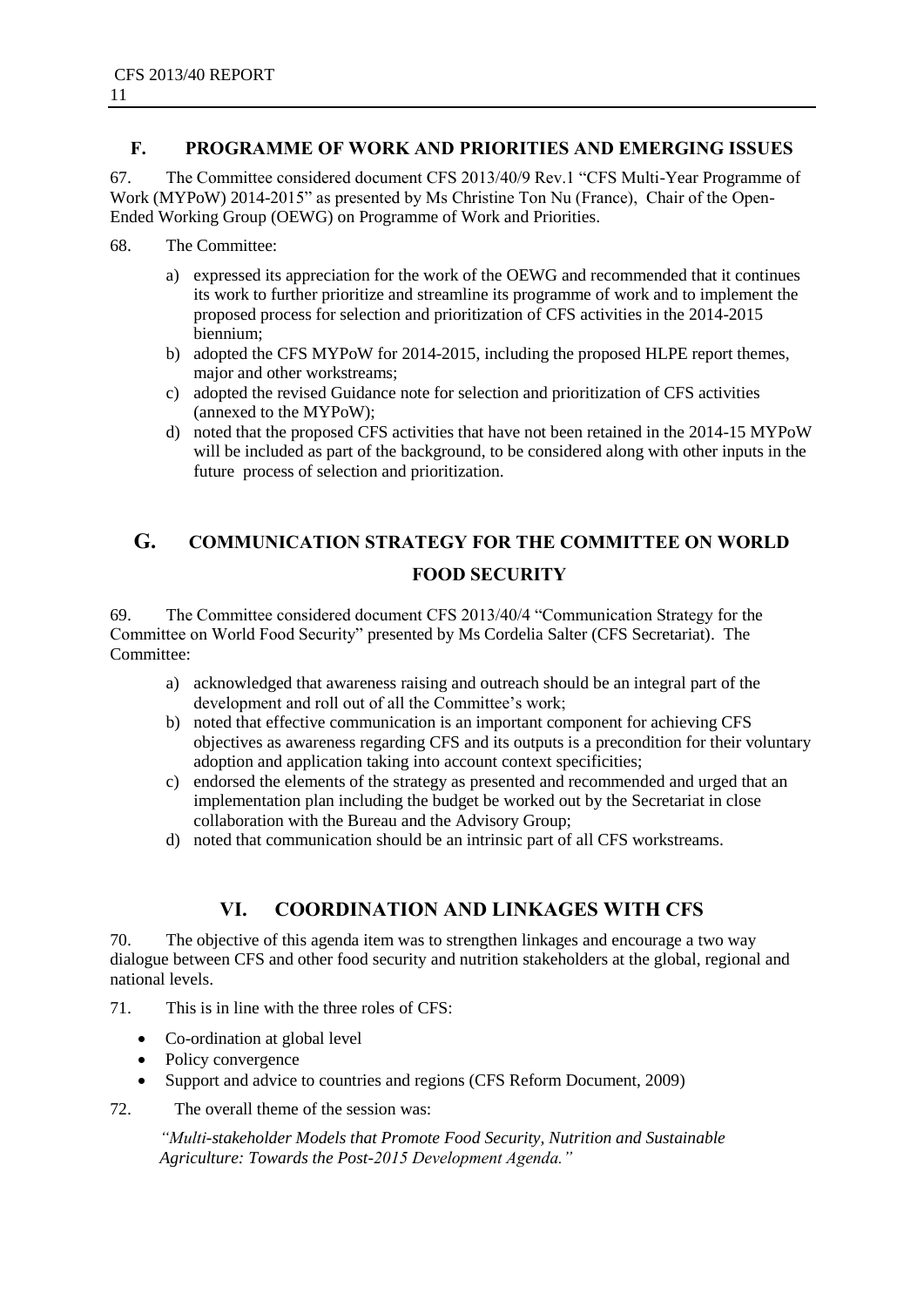73. CFS encourages the inclusion of all relevant stakeholders in food security and nutrition fora at the global, regional and national levels. The Committee also stresses the importance of multistakeholder processes for achieving sustainable agriculture and good nutrition. The experiences, best practices and lessons learned that were showcased in this session are relevant to the implementation of the post-2015 development agenda.

74. The session showcased experiences relevant to CFS engagement in the post-2015 development agenda process, regional initiatives on food and nutrition security and the institutional arrangements to promote national multi-stakeholders efforts on food security and nutrition.

75. Mr David Nabarro, Special Representative of the UN Secretary-General for Food Security and Nutrition, was the Facilitator for the three panel discussions. The Committee welcomed the participation of the panellists in this session.

#### **Global and regional initiatives and linkages with CFS**

#### *Global initiatives: Post-2015 Development Agenda*

#### *Panellists:*

- Ambassador Macharia Kamau, Ambassador and Permanent Representative of the Republic of Kenya to the United Nations in New York and Co-Chair of the Open Working Group on the Sustainable Development Goals
- Ambassador Néstor Osorio, Ambassador and Permanent Representative of Colombia to the United Nations in New York and President of the Economic and Social Council (ECOSOC)
- Louise Kantrow, Permanent Representative to the UN for the International Chamber of Commerce
- Flavio Valente, Secretary General of FIAN International (FoodFirst Information and Action Network) – a member of the Civil Society Mechanism

#### **Regional Initiatives: G8 Alliance for food security and nutrition in the context of CAADP**

#### *Panellists:*

- Tony Burdon, Head of the Growth and Resilience Department in the UK Department for International Development (DFID)
- Ambassador Yaya Olaniran, Ambassador and Permanent Representative of Nigeria to the Rome-based UN agencies and CFS Chair
- Ruth Rawling, Vice-President for Europe, the Middle East, and Africa for Cargill
- Mamadou Cissokho, Honorable President of the Network of Farmers' and Agricultural Producers' Organizations in West Africa (ROPPA)

#### **Country experiences and lessons learned**

#### *Panellists:*

- **Brazil – The National Council of Food and Nutrition Security (CONSEA**) Maria Emilia Pacheco, President, CONSEA, Brazil
- **Thailand: nutrition impact of agriculture and food systems** Kraisid Tontisirin, Professor, Senior Advisor of the Institute of Nutrition, Mahidol University (INMU), Thailand
- 76. The following views emerged from the discussions:
	- a) The world has changed since 2000 future plans and actions for development should be more universal, inclusive and transformative with increasing emphasis on governance, inter-linkages, transparency and accountability.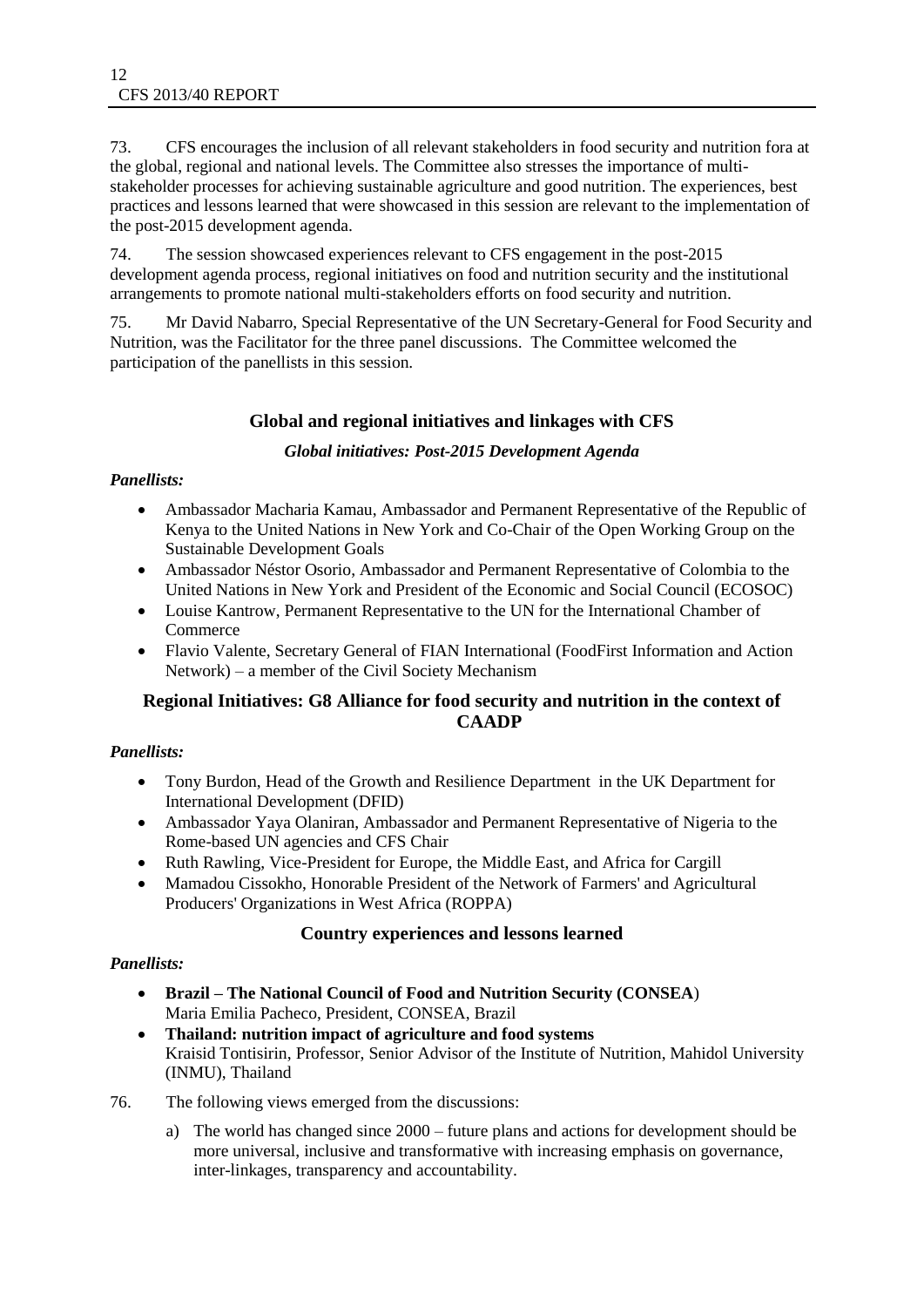- b) Sustainable agriculture, food security and nutrition are crucial to several agendas such as, poverty alleviation, gender empowerment, youth employment, climate change, energy use, and water management. CFS, as a multi-stakeholder forum where all actors have a space and an opportunity to exchange views, has much to contribute to tackle challenging and controversial issues on food security and nutrition in an open and participatory manner.
- c) CFS was encouraged to actively engage in the post-2015 development agenda process, bringing the unique experience of both its multiple-stakeholders and multi stakeholder platform to the debate; and to support the inclusion of a goal reflecting food security and nutrition issues among the sustainable development goals.
- d) All stakeholders were encouraged to do their part to ensure that the CFS vision of … a world free from hunger where countries implement the voluntary guidelines for the progressive realization of the right to adequate food in the context of national food security…is adequately reflected in the post-2015 development agenda.
- e) Development dialogue at regional and national level should feed into the post-2015 development agenda.
- f) Effort is needed to enable greater convergence of different initiatives on food security and nutrition so that they build on and align with regional and country-led efforts.
- g) The CFS Bureau and the Advisory Group were encouraged to together explore ways for the CFS to continue the dialogue in the inter-sessional period on specific views expressed during this session.

# **VII. OTHER MATTERS**

#### **A. Election of CFS Chair and Bureau**

77. The Committee elected by acclamation Ambassador Gerda Verburg, Permanent Representative of the Kingdom of Netherlands, as the Chair of CFS.

78. The Committee elected by acclamation the following representatives as members and alternate members of the incoming CFS Bureau:

- Members: Afghanistan, Argentina, Australia, Brazil, Congo, France, Pakistan, Philippines, Sudan, Switzerland, Uganda, United States of America
- Alternates: Armenia, Canada, China, Côte d"Ivoire, Ecuador, Indonesia, Italy, Jordan, Mexico, Morocco, Oman, New Zealand.

#### **B. Arrangements for CFS October 2014**

79. The Committee recommended that its Forty-first Session be held from 13-17 October 2014 at FAO headquarters in Rome, as indicated on the Provisional Calendar of FAO Governing Bodies. The exact dates will be determined by the Director-General in consultation with the Chairperson of the Committee.

#### **C. Adoption of the Report**

80. The report was adopted en bloc on Friday 11 October 2013.

#### **D. Potential engagement of CFS with post-2015 development agenda process**

81. The CFS highlights the essential role of food security and nutrition and poverty eradication in the elaboration of the post-2015 development agenda and mandates the Bureau, in consultation with the Advisory Group, to explore ways for the CFS to provide inputs to the decision-making process on the post-2015 development agenda in New York.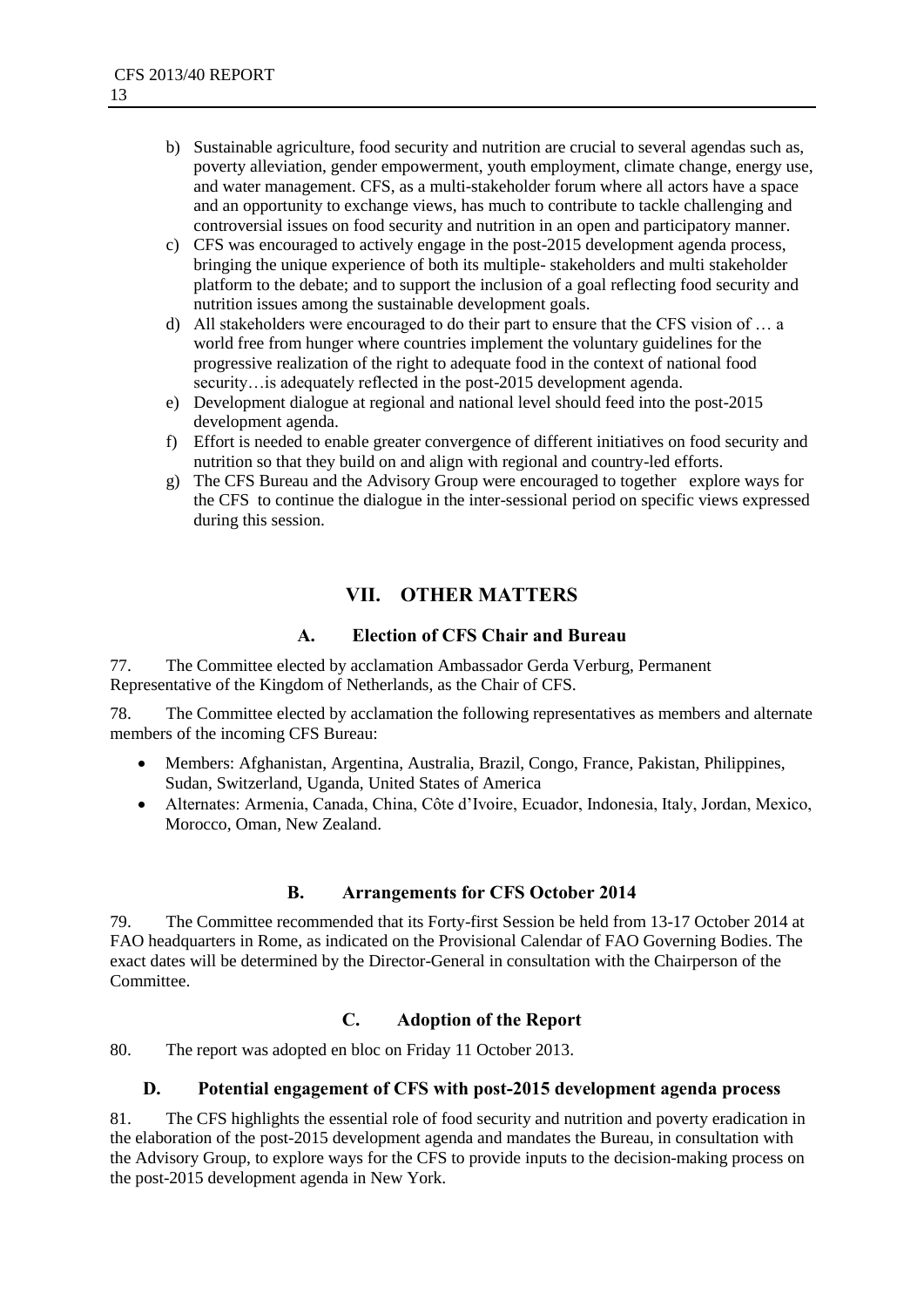# **APPENDIX A**

# **AGENDA OF THE SESSION**

#### **I. ORGANIZATIONAL MATTERS**

- a) Adoption of Agenda and Timetable
- b) Membership of the Committee
- c) Drafting Committee composition

#### **II. SETTING THE STAGE FOR CFS 40**

- d) Statement by the UN Secretary-General (to be confirmed)
- e) Statements by Heads of FAO, IFAD, WFP and the Chair of the High-Level Panel of Experts (HLPE) Steering Committee
- f) Statement by the CFS Chairperson

#### **III. STATE OF FOOD INSECURITY (SOFI) 2013**

#### **IV. POLICY CONVERGENCE**

- a) Biofuels and Food Security
- b) Investing in Smallholder Agriculture for Food Security and Nutrition

#### **V. CFS WORKSTREAMS**

- a) Principles for responsible agricultural investments (rai)
- b) Addressing Food Insecurity in Protracted Crises Situations
- c) The Global Strategic Framework for Food Security and Nutrition (GSF)
- d) Rules of Procedure
- e) A framework for monitoring CFS decisions
- f) Programme of Work and Priorities and emerging Issues
- g) The CFS communication strategy

#### **VI. COORDINATION AND LINKAGES WITH CFS**

#### **VII. OTHER MATTERS**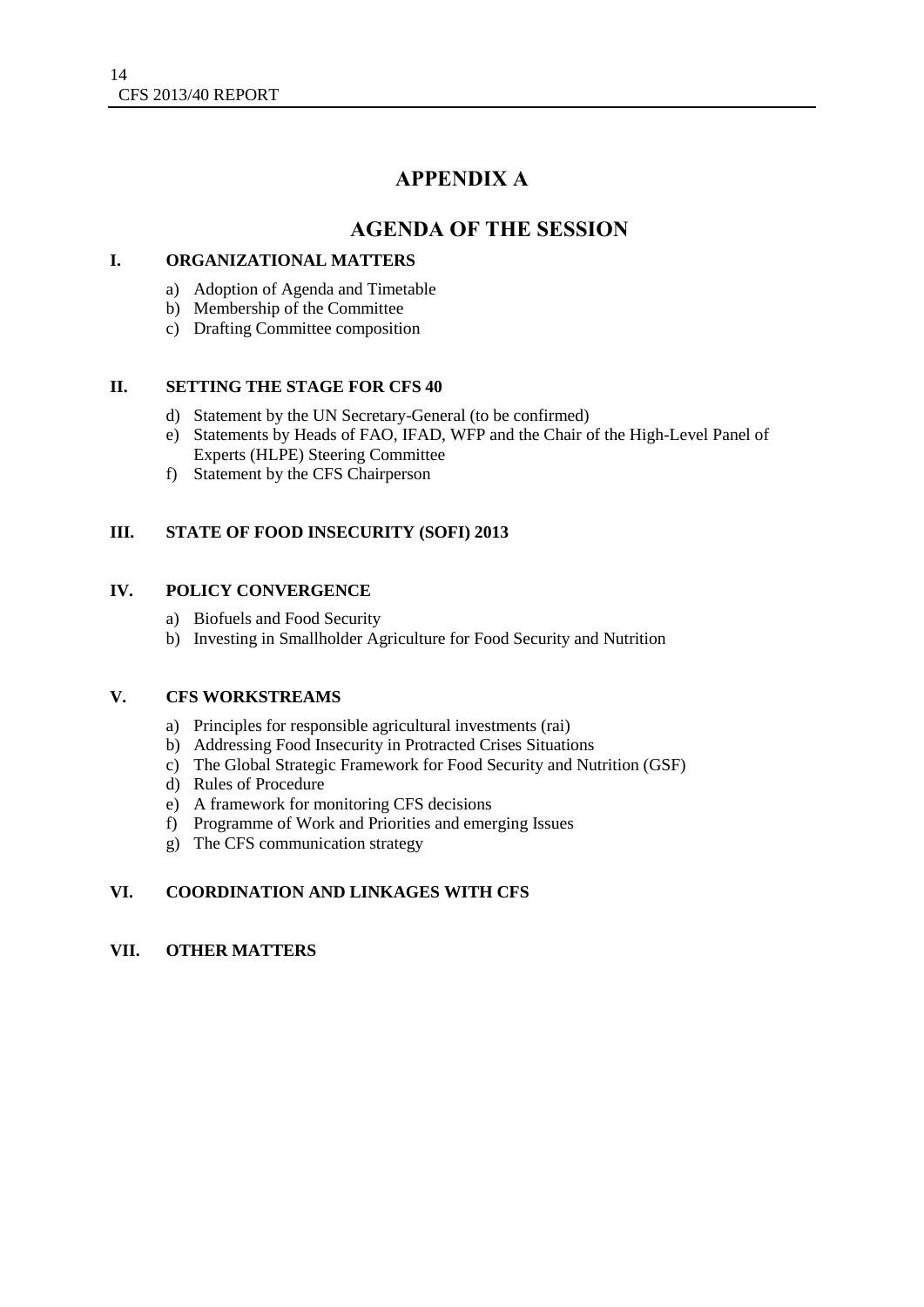# **APPENDIX B MEMBERSHIP OF THE COMMITTEE**

| Afghanistan                              | Denmark                    | Japan       |
|------------------------------------------|----------------------------|-------------|
| Algeria                                  | Dominican Republic         | Jordan      |
| Angola                                   | Ecuador                    | Kenya       |
| Argentina                                | Egypt                      | Kuwait      |
| Armenia                                  | El Salvador                | Lebanon     |
| Australia                                | <b>Equatorial Guinea</b>   | Lesotho     |
| Austria                                  | Eritrea                    | Liberia     |
| Bangladesh                               | Estonia                    | Libya       |
| <b>Belarus</b>                           | Ethiopia                   | Lithuania   |
| Belgium                                  | European Union             | Luxembourg  |
| Benin                                    | (Member Organization)      | Madagascar  |
| Bolivia (Plurinational                   | Finland                    | Malawi      |
| State of)                                | France                     | Malaysia    |
| <b>Brazil</b>                            | Gabon                      | Mali        |
| Bulgaria                                 | Gambia                     | Mauritania  |
| <b>Burkina Faso</b>                      | Germany                    | Mexico      |
| Burundi                                  | Ghana                      | Morocco     |
| Cameroon                                 | Greece                     | Mozambique  |
| Canada                                   | Guatemala                  | Netherlands |
| Cape Verde                               | Guinea                     | New Zealand |
| Central African Republic                 | Haiti                      | Nicaragua   |
| Chad                                     | Honduras                   | Niger       |
| Chile                                    | Hungary                    | Nigeria     |
| China                                    | Iceland                    | Norway      |
| Colombia                                 | India                      | Oman        |
| Congo                                    | Indonesia                  | Pakistan    |
| Costa Rica                               | Iran (Islamic Republic of) | Panama      |
| Côte d'Ivoire                            | Iraq                       | Paraguay    |
| Cuba                                     | Ireland                    | Peru        |
| Cyprus                                   | <b>Israel</b>              | Philippines |
| Czech Republic                           | Italy                      | Poland      |
| Democratic People's<br>Republic of Korea |                            | Portugal    |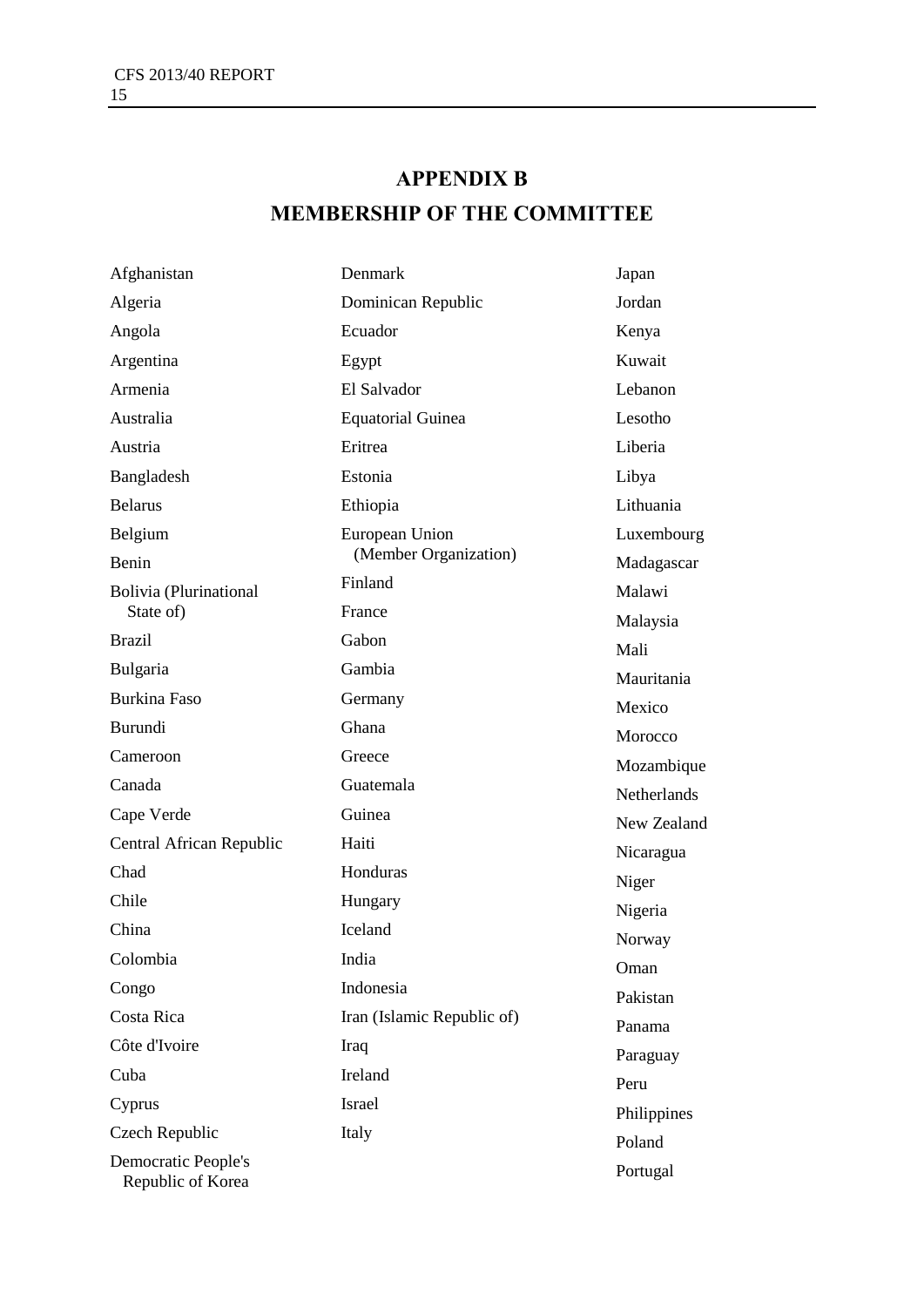| Qatar                     | Thailand                           |  |
|---------------------------|------------------------------------|--|
| Republic of Korea         | The former Yugoslav Republic       |  |
| Romania                   | of Macedonia                       |  |
| <b>Russian Federation</b> | Togo                               |  |
| San Marino                | Turkey                             |  |
| Saudi Arabia              | Uganda                             |  |
| Senegal                   | Ukraine                            |  |
| Singapore                 | <b>United Arab Emirates</b>        |  |
| Slovakia                  | United Kingdom                     |  |
| Slovenia                  | United Republic of Tanzania        |  |
| South Africa              | United States of America           |  |
| Spain                     | Uruguay                            |  |
| Sri Lanka                 | Venezuela (Bolivarian Republic of) |  |
| Sudan                     | Yemen                              |  |
| Sweden                    | Zambia                             |  |
|                           | Zimbabwe                           |  |
| Switzerland               |                                    |  |
| Syrian Arab Republic      |                                    |  |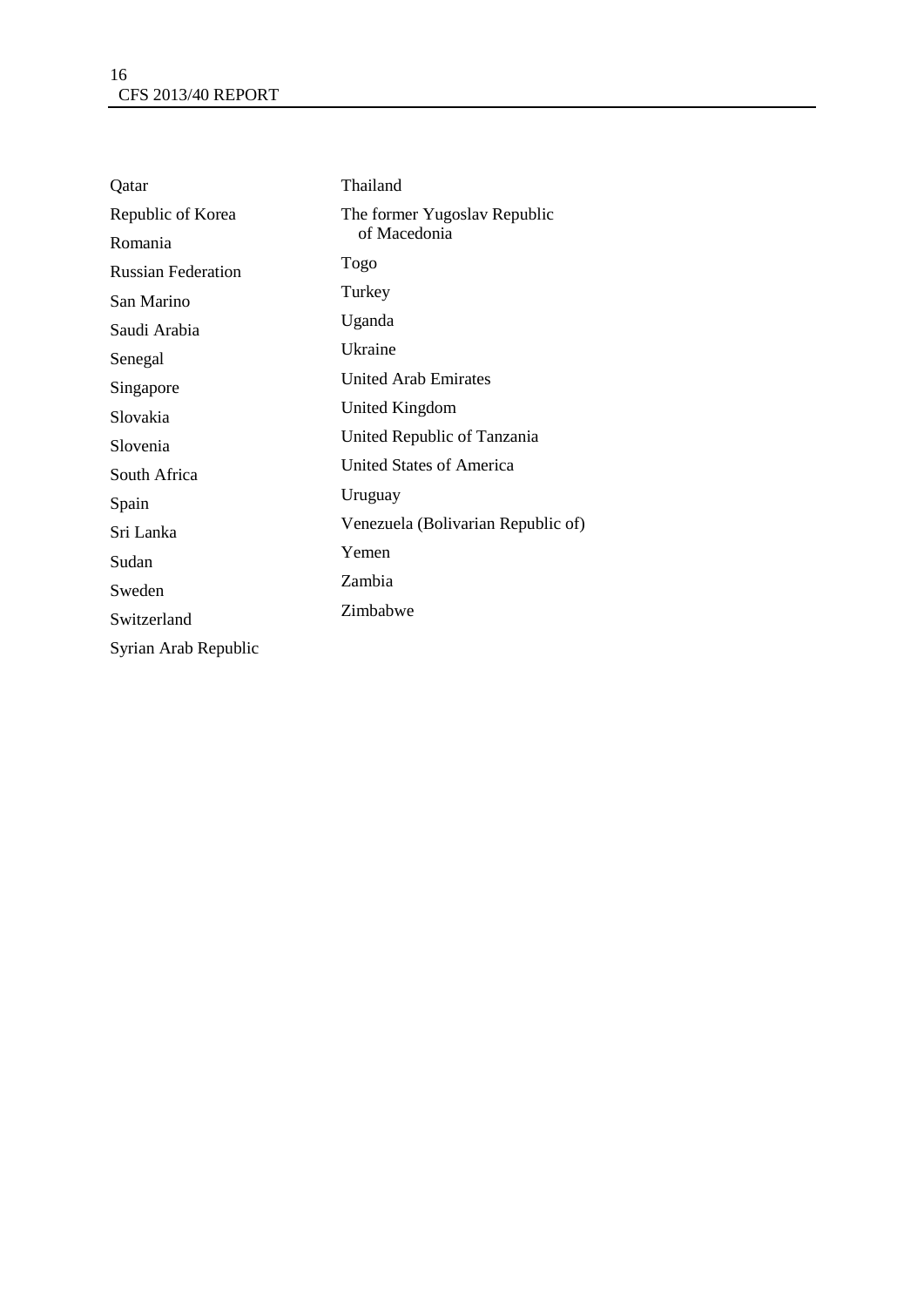# **APPENDIX C LIST OF DOCUMENTS**

| <b>Symbol</b>             | <b>Title</b>                                                                                                                                                                                 | <b>Agenda Item</b> |
|---------------------------|----------------------------------------------------------------------------------------------------------------------------------------------------------------------------------------------|--------------------|
| CFS 2013/40/1             | Provisional Annotated Agenda                                                                                                                                                                 | Ι                  |
| CFS 2013/40/2             | Policy Roundtable: Biofuels and Food Security                                                                                                                                                | IV.a               |
| CFS 2013/40/2 Add.1 Rev.1 | Executive Summary of the High-Level Panel<br>of Experts (HLPE) Report on Biofuels and<br>Food Security                                                                                       | IV.a               |
| CFS 2013/40/3             | Policy Roundtable: Investing in Smallholder<br>Agriculture for Food Security and Nutrition                                                                                                   | IV.b               |
| CFS 2013/40/3 Add.1       | Executive Summary of the High-Level Panel<br>of Experts (HLPE) Report on Investing in<br>Smallholder Agriculture for Food Security and<br>Nutrition                                          | IV.b               |
| CFS 2013/40/4             | Communication Strategy for the Committee on<br>World Food Security                                                                                                                           | V.g.               |
| CFS 2013/40/5             | Process for Updating the Global Strategic<br>Framework for Food Security and Nutrition<br>(GSF)                                                                                              | V.c                |
| CFS 2013/40/5 Add.1       | Global Strategic Framework for Food Security<br>and Nutrition (GSF) - Second Version (2013)                                                                                                  | V.c                |
| CFS 2013/40/6             | Update on the Consultative Process to Develop<br>Principles for Responsible Agricultural<br>Investments (rai) in the Context of Food<br>Security and Nutrition                               | V.a                |
| CFS 2013/40/7             | Update on the Consultative Process to Develop<br>an Agenda for Action for Addressing Food<br><b>Insecurity in Protracted Crises Situations</b>                                               | V.b                |
| CFS 2013/40/8             | A framework for monitoring CFS decisions                                                                                                                                                     | V.e                |
| CFS 2013/40/9 Rev.        | CFS Multi-Year Programme of Work<br>(MYPoW) 2014-2015                                                                                                                                        | V.f                |
| CFS 2013/40/10            | Proposed amendment to the CFS Rules of<br>Procedure and to Rule XXXIII of the General<br>Rules of the Organization and Outcome of the<br>Work of the CFS Rules of Procedure Working<br>Group | V.d                |
| CFS 2013/40/Inf.1         | <b>Provisional Timetable</b>                                                                                                                                                                 | 1                  |
| CFS 2013/40/Inf.2         | List of documents                                                                                                                                                                            | I                  |
| CFS 2013/40/Inf.3         | Membership to the Committee on World Food<br>Security                                                                                                                                        | $\mathbf I$        |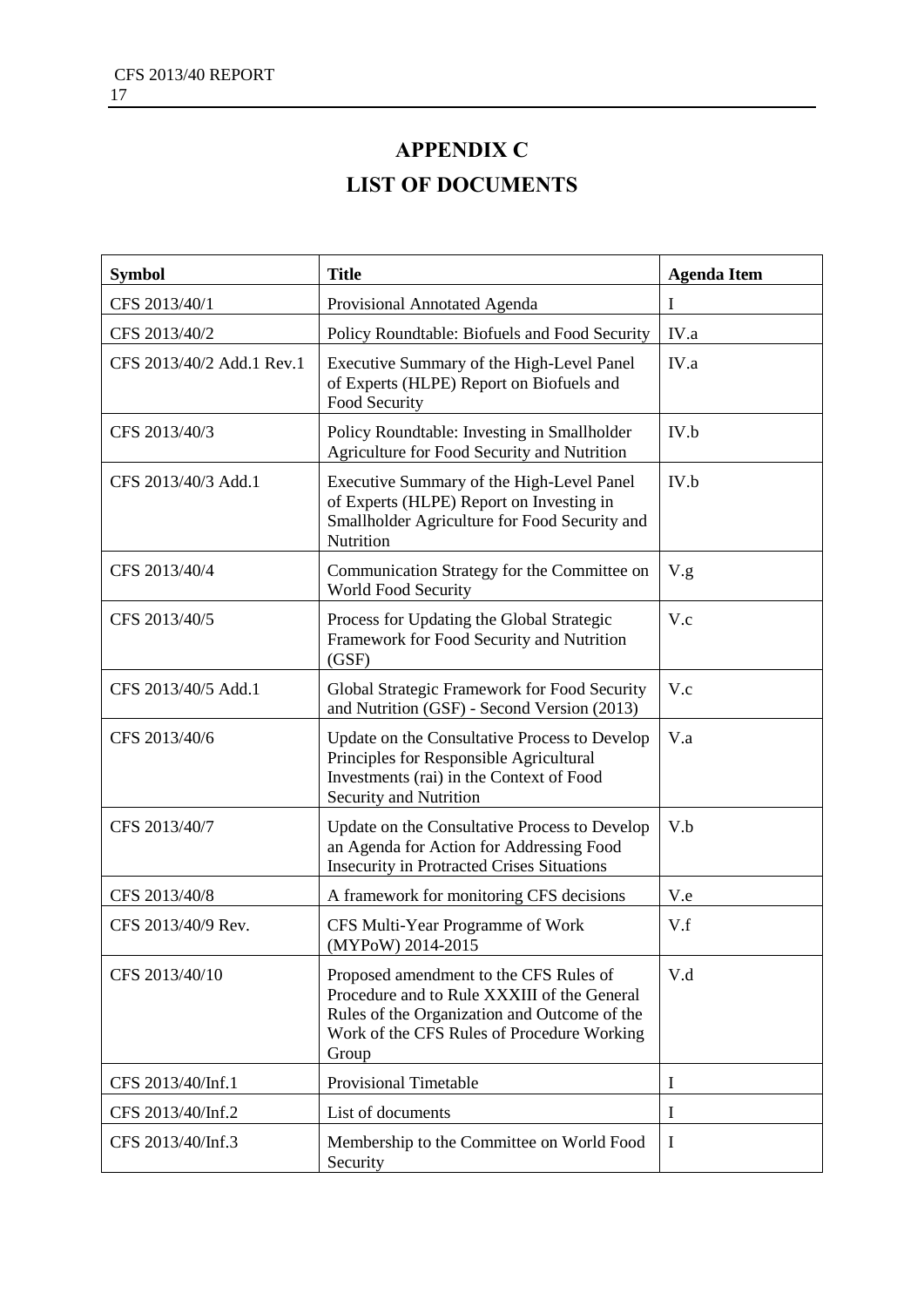| CFS 2013/40/Inf.4  | List of Delegates, Participants and Observers                                                                                                             | $\mathbf I$  |
|--------------------|-----------------------------------------------------------------------------------------------------------------------------------------------------------|--------------|
| CFS 2013/40/Inf.5  | Statement of competence and voting rights<br>submitted by the European Union                                                                              | $\bf{I}$     |
| CFS 2013/40/Inf.6  | Statement by the United Nations Secretary<br>General or his representative                                                                                | $\mathbf{I}$ |
| CFS 2013/40/Inf.7* | Statement by the Director-General of FAO                                                                                                                  | $\mathbf{I}$ |
| CFS 2013/40/Inf.8  | Statement by the President of IFAD or his<br>representative                                                                                               | $\mathbf{I}$ |
| CFS 2013/40/Inf.9  | Statement by the Executive Director of WFP<br>or her representative                                                                                       | $\mathbf{I}$ |
| CFS 2013/40/Inf.10 | Statement by the Chairperson of the Steering<br>Committee of the High Level Panel of Experts<br>on Food Security and Nutrition (HLPE)                     | $\mathbf{I}$ |
| CFS 2013/40/Inf.11 | Statement by the CFS Chairperson                                                                                                                          | $\mathbf{I}$ |
| CFS 2013/40/Inf.12 | Coordination and Linkages with CFS - Session<br>Guidelines and Background Information                                                                     | VI           |
| CFS 2013/40/Inf.13 | Following Progress on Decisions and<br>Recommendations of the Committee on World<br>Food Security (CFS)                                                   | V.e          |
| CFS 2013/40/Inf.14 | Report on CFS Expenditures 2012                                                                                                                           | V.f          |
| CFS 2013/40/Inf.15 | Provisions and decisions regarding the CFS<br>Secretary, Secretariat, Advisory Group and<br>High-Level Panel of Experts on Food Security<br>and Nutrition | V.d          |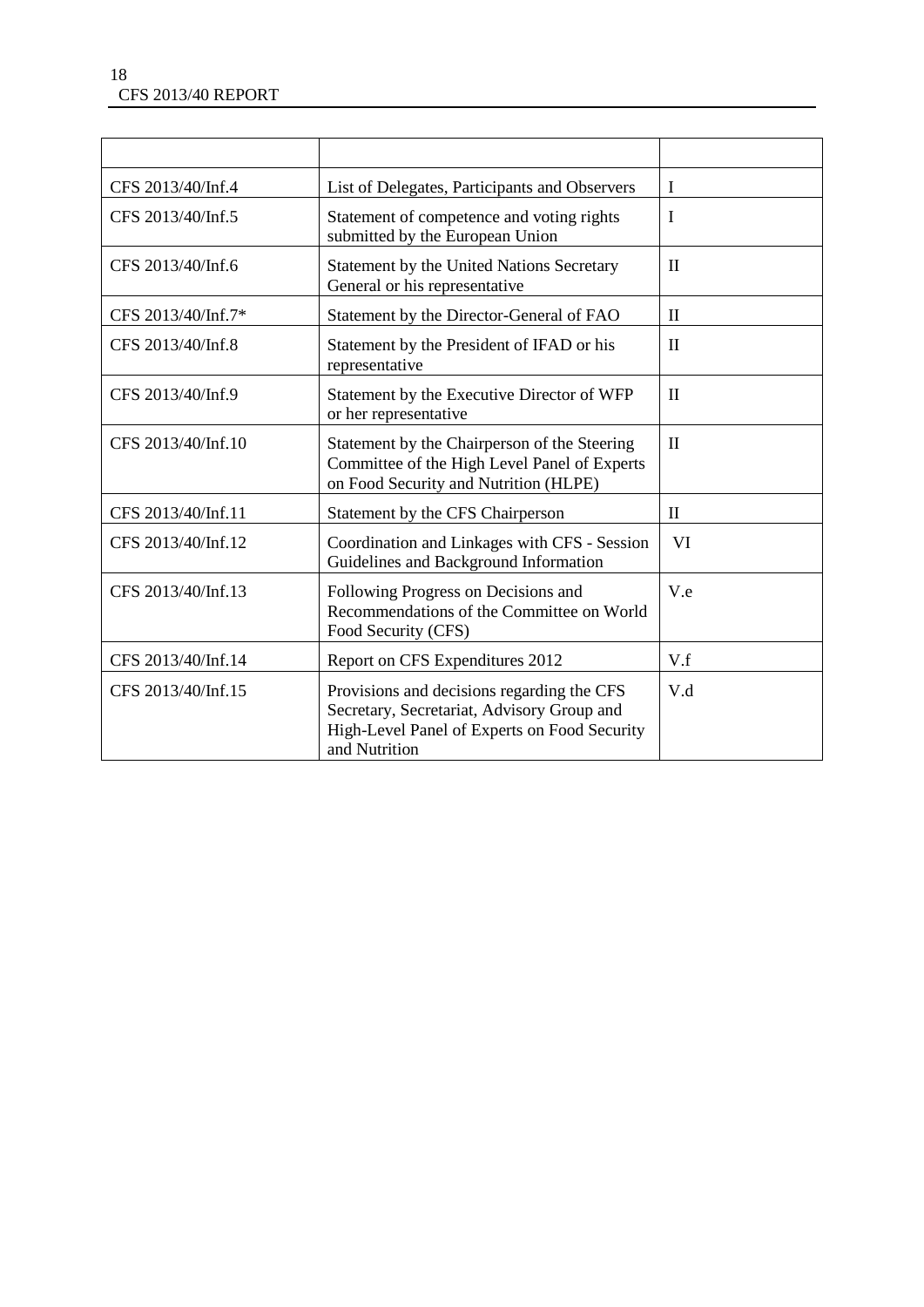# **APPENDIX D**

#### **EXTRACTS FROM DOCUMENT CFS 2013/40/10/Rev.1 "PROPOSED AMENDMENTS TO THE CFS RULES OF PROCEDURE AND TO RULE XXXIII OF THE GENERAL RULES OF THE ORGANIZATION AND OUTCOMES OF THE WORK OF THE CFS RULES OF PROCEDURE WORKING GROUP"**

#### **The CFS Secretary and the inclusion of other UN entities in the CFS Secretariat**

#### *1. Selection procedure, including required qualifications and terms of reference*

The Bureau, at its meeting on 6 August 2013, reviewed and endorsed the following proposals with a view to present them for endorsement by the Committee at its 40th Session:

#### **a. Terms of Reference for a D1-level CFS Secretary**

- Under the overall supervision of the CFS Chair and in close collaboration with the Bureau and the Advisory Group and the Chairs of the working groups as representatives of CFS Members and Participants, the incumbent will:
	- a) Manage and supervise the Secretariat;
	- b) Manage, report on and be accountable for the CFS budget.
	- c) Be responsible for the implementation of the CFS Resource Mobilization Strategy;
	- d) Be responsible for the implementation of the CFS Communication Strategy, the communication among CFS stakeholders and the dissemination of CFS publications;
	- e) Ensure technical, administrative and logistical support to the CFS Chair and the Chairs of the different working groups and technical teams;
	- f) Supervise and provide technical inputs in the preparation of CFS publications, working documents and meetings;
	- g) Exercise overall supervision of the CFS Secretariat"s support to the High-Level Panel of Experts;
	- h) Ensure that the Heads of the three Rome-based agencies are kept informed on the work of the Committee through the appropriate channels;
- The Secretary will be subject to the FAO Regulations and Rules.

#### **b. Qualifications**

- The incumbent:
	- a) should have professional experience related to the functioning of multilateral and multistakeholder processes and their management;
	- b) should hold a post-graduate degree preferably in disciplines that are relevant to food security and nutrition;
	- c) should have relevant professional experience on food security and nutrition-related issues and policies including preferably a relevant publications record;
- Other details concerning the vacancy announcement for and qualifications of the Secretary, such as managerial, language and other core competences, should be agreed upon by the three Rome-based agencies and communicated to the Committee, through the Bureau and the Advisory Group, in a timely manner.

#### **c. Selection Procedure**

• The selection process should be transparent and open to any qualified candidate;